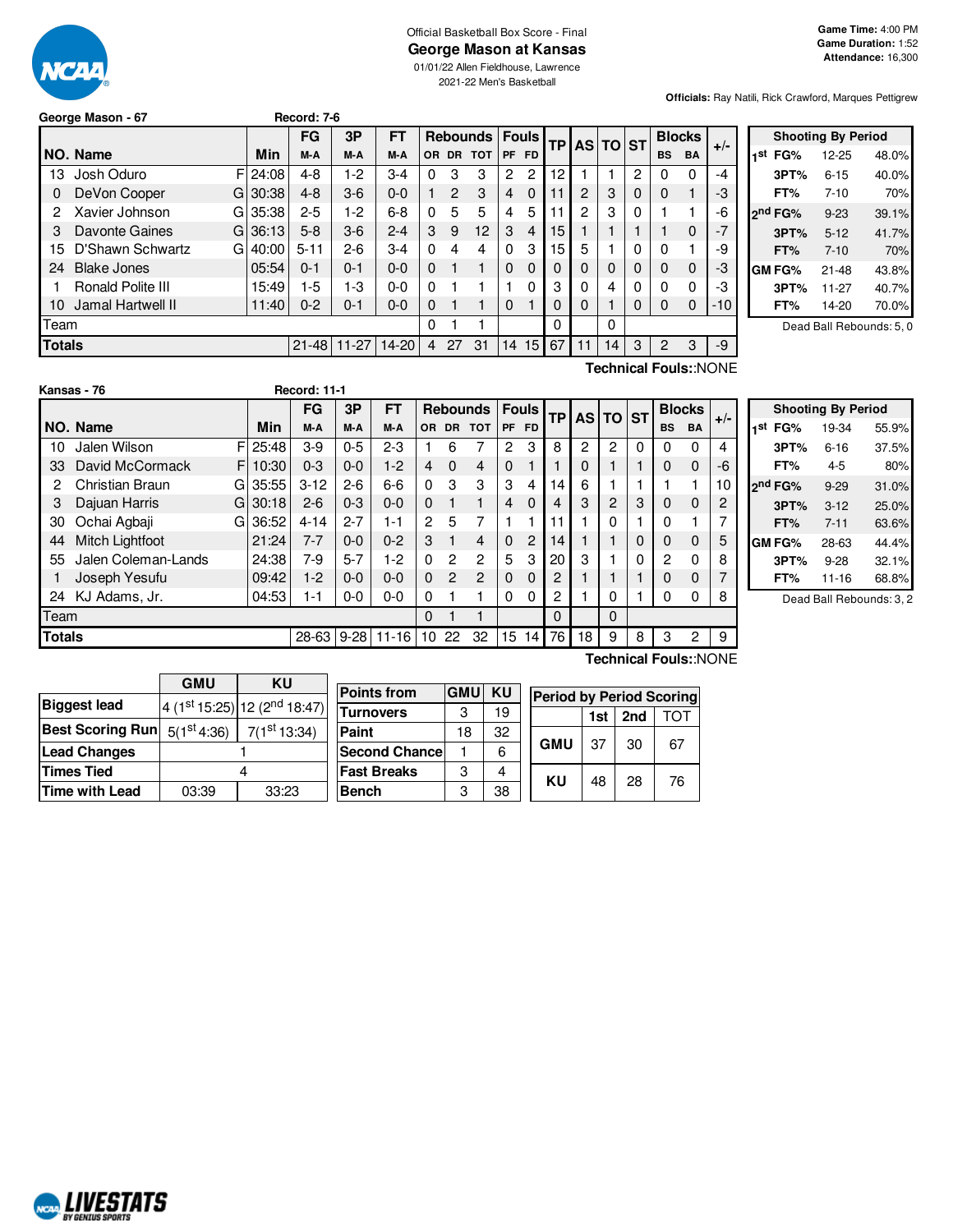

### **George Mason at Kansas**

01/01/22 Allen Fieldhouse, Lawrence 2021-22 Men's Basketball

**Officials:** Ray Natili, Rick Crawford, Marques Pettigrew

#### **Period 1**

| <b>Quarter Starters:</b> |                                                                              |             |              |               |                                       |                                                           |
|--------------------------|------------------------------------------------------------------------------|-------------|--------------|---------------|---------------------------------------|-----------------------------------------------------------|
| ΚU                       | 2 Braun C                                                                    | 3 Harris D  | 10 Wilson J  |               | 30 Agbaji O                           | 33 McCormack D                                            |
| <b>GMU</b>               | 0 Cooper D                                                                   | 2 Johnson X | 3 Gaines D   |               | 13 Oduro J                            | 15 Schwartz D                                             |
| <b>Game Time</b>         | KU                                                                           |             | <b>Score</b> | Diff          |                                       | <b>GMU</b>                                                |
| 20:00                    | 30 AGBAJI O jumpball won                                                     |             |              |               | 13 ODURO J jumpball lost              |                                                           |
| 19:44                    | 33 MCCORMACK D turnover lost ball (1)                                        |             |              |               | 13 ODURO J steal (1)                  |                                                           |
| 19:31                    |                                                                              |             |              |               | 2 JOHNSON X turnover travel (1)       |                                                           |
| 19:13                    | 30 AGBAJI O 2pt FG from turnover outside the paint, jump shot<br>missed      |             |              |               |                                       |                                                           |
| 19:09                    |                                                                              |             |              |               | 15 SCHWARTZ D defensive rebound (1)   |                                                           |
| 19:01                    |                                                                              |             | $0 - 3$      | -3            | 13 ODURO J 3pt FG, jump shot made (3) |                                                           |
| 19:01                    |                                                                              |             |              |               | 15 SCHWARTZ D assist (1)              |                                                           |
| 18:47                    | 2 BRAUN C 3pt FG, jump shot made (3)                                         |             | $3 - 3$      | 0             |                                       |                                                           |
| 18:16                    |                                                                              |             | $3 - 5$      | -2            |                                       | 13 ODURO J 2pt FG in the paint, layup made (5)            |
| 18:05                    | 2 BRAUN C foul drawn (1)                                                     |             |              |               | 13 ODURO J foul personal (1 - 1)      |                                                           |
| 17:54                    | 2 BRAUN C 3pt FG, jump shot missed                                           |             |              |               |                                       |                                                           |
| 17:51                    |                                                                              |             |              |               | 3 GAINES D defensive rebound (1)      |                                                           |
| 17:45                    |                                                                              |             |              |               | 13 ODURO J 3pt FG, jump shot missed   |                                                           |
| 17:41                    | 30 AGBAJI O defensive rebound (1)                                            |             |              |               |                                       |                                                           |
| 17:34                    | 2 BRAUN C foul drawn (2)                                                     |             |              |               | 13 ODURO J foul shooting (2 - 2)      |                                                           |
| 17:34                    | 2 BRAUN C free throw 1 - 2 made (4)                                          |             | $4 - 5$      | $-1$          |                                       |                                                           |
| 17:34                    |                                                                              |             |              |               | 13 ODURO J substitution out           |                                                           |
| 17:34                    |                                                                              |             |              |               | 24 JONES B substitution in            |                                                           |
| 17:34                    | 2 BRAUN C free throw 2 - 2 made (5)                                          |             | $5 - 5$      | 0             |                                       |                                                           |
| 17:10                    |                                                                              |             | $5 - 8$      | -3            | 0 COOPER D 3pt FG, jump shot made (3) |                                                           |
| 17:10                    |                                                                              |             |              |               | 2 JOHNSON X assist (1)                |                                                           |
| 16:40                    | 3 HARRIS D 2pt FG in the paint, jump shot missed                             |             |              |               |                                       |                                                           |
| 16:35                    |                                                                              |             |              |               | 3 GAINES D defensive rebound (2)      |                                                           |
| 16:24                    |                                                                              |             |              |               | 3 GAINES D 3pt FG, jump shot missed   |                                                           |
| 16:20                    | 10 WILSON J defensive rebound (1)                                            |             |              |               |                                       |                                                           |
| 16:15                    | 30 AGBAJI O 3pt FG, jump shot missed                                         |             |              |               |                                       |                                                           |
| 16:11                    |                                                                              |             |              |               | 3 GAINES D defensive rebound (3)      |                                                           |
| 16:08                    | 33 MCCORMACK D substitution out                                              |             |              |               |                                       |                                                           |
| 16:08                    | 44 LIGHTFOOT M substitution in                                               |             |              |               |                                       |                                                           |
| 16:08                    |                                                                              |             |              |               | 2 JOHNSON X substitution out          |                                                           |
| 16:08                    |                                                                              |             |              |               | 1 POLITE III R substitution in        |                                                           |
| 16:00                    | 3 HARRIS D steal (1)                                                         |             |              |               | 1 POLITE III R turnover lost ball (1) |                                                           |
| 16:00                    |                                                                              |             |              | Timeout media |                                       |                                                           |
| 15:48                    | 44 LIGHTFOOT M 2pt FG from turnover outside the paint, jump<br>shot made (2) |             | 7-8          | $-1$          |                                       |                                                           |
| 15:48                    | 3 HARRIS D assist (1)                                                        |             |              |               |                                       |                                                           |
| 15:25                    |                                                                              |             | $7 - 11$     | -4            | 3 GAINES D 3pt FG, jump shot made (3) |                                                           |
| 15:25                    |                                                                              |             |              |               | 0 COOPER D assist (1)                 |                                                           |
| 15:12                    | 30 AGBAJI O 3pt FG, jump shot made (3)                                       |             | $10 - 11$    | $-1$          |                                       |                                                           |
| 15:12                    | 2 BRAUN C assist (1)                                                         |             |              |               |                                       |                                                           |
| 14:48                    |                                                                              |             |              |               |                                       | 1 POLITE III R 2pt FG outside the paint, jump shot missed |
| 14:43                    | 10 WILSON J defensive rebound (2)                                            |             |              |               |                                       |                                                           |
| 14:27                    | 44 LIGHTFOOT M 2pt FG in the paint, jump shot made (4)                       |             | $12 - 11$    | $\mathbf{1}$  |                                       |                                                           |
|                          |                                                                              |             |              |               |                                       |                                                           |

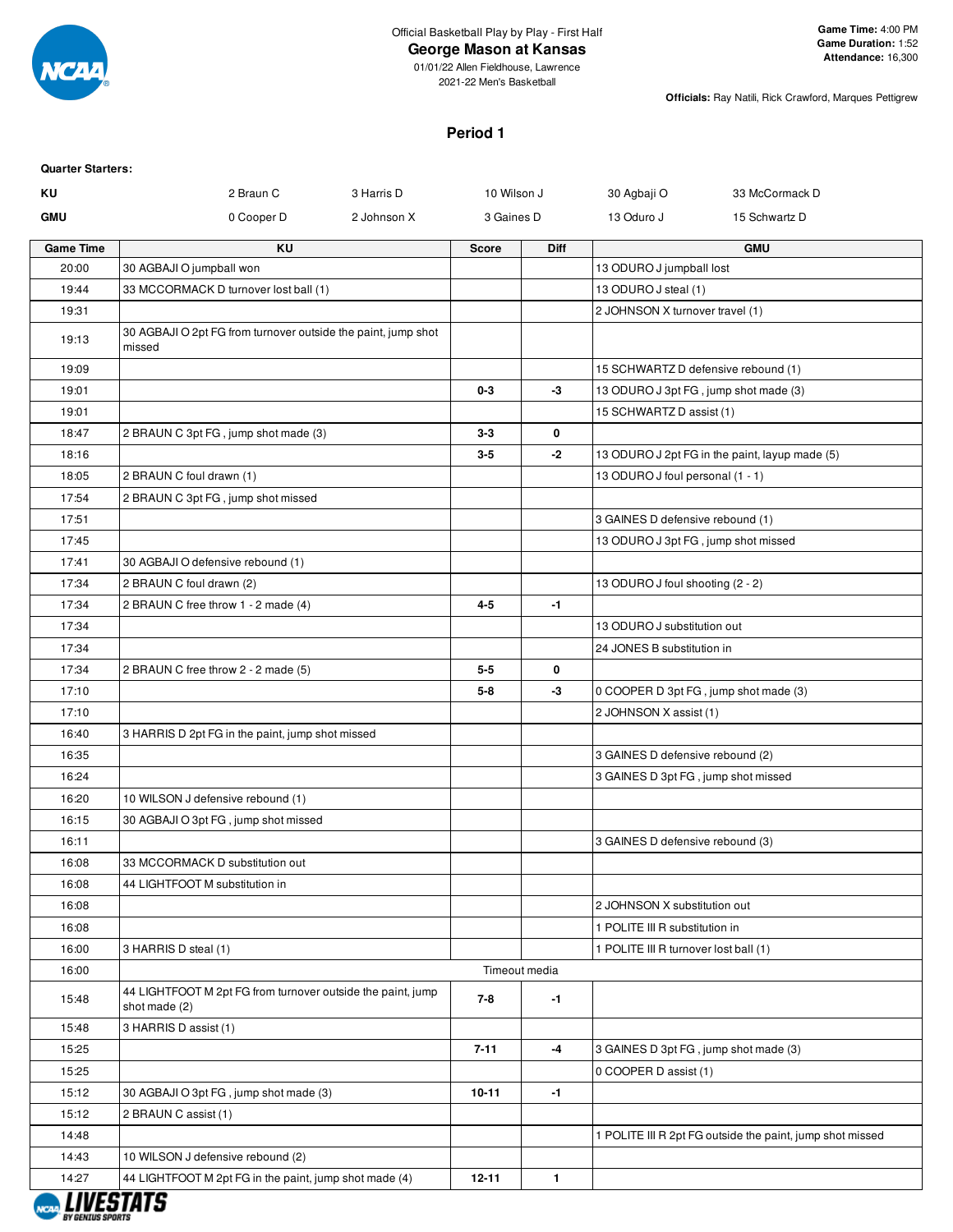

**George Mason at Kansas**

**Officials:** Ray Natili, Rick Crawford, Marques Pettigrew

| 2 BRAUN C assist (2)<br>14:27<br>14:05<br>3 HARRIS D steal (2)<br>0 COOPER D turnover bad pass (1)<br>14:00<br>30 AGBAJI O 2pt FG from turnover in the paint, layup missed<br>13:57<br>3 GAINES D defensive rebound (4)<br>13:54<br>3 GAINES D turnover travel (1)<br>0 COOPER D substitution out<br>13:54<br>1 POLITE III R substitution out<br>13:54<br>13:54<br>2 JOHNSON X substitution in<br>13:54<br>10 HARTWELL II J substitution in<br>13:54<br>10 WILSON J substitution out<br>55 COLEMAN-LANDS J substitution in<br>13:54<br>44 LIGHTFOOT M 2pt FG from turnover in the paint, layup made<br>3<br>13:34<br>$14 - 11$<br>(6)<br>13:34<br>2 BRAUN C assist (3)<br>$14 - 13$<br>$\mathbf{1}$<br>3 GAINES D 2pt FG in the paint, layup made (5)<br>13:11<br>15 SCHWARTZ D assist (2)<br>13:11<br>13:11<br>2 BRAUN C foul shooting (1 - 1)<br>3 GAINES D foul drawn (1)<br>0<br>13:11<br>$14 - 14$<br>3 GAINES D free throw 1 - 1 made (6)<br>12:56<br>$\mathbf{2}$<br>44 LIGHTFOOT M 2pt FG in the paint, layup made (8)<br>16-14<br>30 AGBAJI O assist (1)<br>12:56<br>55 COLEMAN-LANDS J foul personal (1 - 2)<br>12:33<br>10 HARTWELL II J foul drawn (1)<br>12:33<br>3 GAINES D substitution out<br>12:33<br>0 COOPER D substitution in<br>12:25<br>24 JONES B 3pt FG, jump shot missed<br>12:21<br>2 BRAUN C defensive rebound (1)<br>12:18<br>55 COLEMAN-LANDS J 3pt FG, jump shot missed<br>12:14<br>24 JONES B defensive rebound (1)<br>12:06<br>15 SCHWARTZ D 3pt FG, jump shot missed<br>12:03<br>55 COLEMAN-LANDS J defensive rebound (1)<br>11:47<br>30 AGBAJI O 3pt FG, jump shot missed<br>11:43<br>2 JOHNSON X defensive rebound (1)<br>11:40<br>3 HARRIS D foul shooting (1 - 3)<br>2 JOHNSON X foul drawn (1)<br>11:40<br>44 LIGHTFOOT M substitution out<br>11:40<br>55 COLEMAN-LANDS J substitution out<br>11:40<br>10 WILSON J substitution in<br>11:40<br>33 MCCORMACK D substitution in<br>11:40<br>24 JONES B substitution out<br>11:40<br>3 GAINES D substitution in<br>11:40<br>2 JOHNSON X free throw fast break 1 - 2 missed<br>11:40<br>offensive dead ball rebound (1)<br>11:40<br>30 AGBAJI O substitution out<br>11:40<br>55 COLEMAN-LANDS J substitution in<br>$\mathbf{1}$<br>11:40<br>16-15<br>2 JOHNSON X free throw fast break 2 - 2 made (1)<br>55 COLEMAN-LANDS J 2pt FG outside the paint, jump shot<br>11:20<br>18-15<br>3<br>made $(2)$<br>11:06<br>3 HARRIS D foul shooting (2 - 4)<br>2 JOHNSON X foul drawn (2)<br>$\overline{2}$<br>11:06<br>2 JOHNSON X free throw 1 - 2 made (2)<br>18-16<br>11:06<br>10 HARTWELL II J substitution out<br>11:06<br>1 POLITE III R substitution in<br>11:06<br>3 HARRIS D substitution out | <b>Game Time</b> | KU | <b>Score</b> | <b>Diff</b> | <b>GMU</b> |
|---------------------------------------------------------------------------------------------------------------------------------------------------------------------------------------------------------------------------------------------------------------------------------------------------------------------------------------------------------------------------------------------------------------------------------------------------------------------------------------------------------------------------------------------------------------------------------------------------------------------------------------------------------------------------------------------------------------------------------------------------------------------------------------------------------------------------------------------------------------------------------------------------------------------------------------------------------------------------------------------------------------------------------------------------------------------------------------------------------------------------------------------------------------------------------------------------------------------------------------------------------------------------------------------------------------------------------------------------------------------------------------------------------------------------------------------------------------------------------------------------------------------------------------------------------------------------------------------------------------------------------------------------------------------------------------------------------------------------------------------------------------------------------------------------------------------------------------------------------------------------------------------------------------------------------------------------------------------------------------------------------------------------------------------------------------------------------------------------------------------------------------------------------------------------------------------------------------------------------------------------------------------------------------------------------------------------------------------------------------------------------------------------------------------------------------------------------------------------------------------------------------------------------------------------------------------------------------------------------------------------------------------------------------------------------|------------------|----|--------------|-------------|------------|
|                                                                                                                                                                                                                                                                                                                                                                                                                                                                                                                                                                                                                                                                                                                                                                                                                                                                                                                                                                                                                                                                                                                                                                                                                                                                                                                                                                                                                                                                                                                                                                                                                                                                                                                                                                                                                                                                                                                                                                                                                                                                                                                                                                                                                                                                                                                                                                                                                                                                                                                                                                                                                                                                                 |                  |    |              |             |            |
|                                                                                                                                                                                                                                                                                                                                                                                                                                                                                                                                                                                                                                                                                                                                                                                                                                                                                                                                                                                                                                                                                                                                                                                                                                                                                                                                                                                                                                                                                                                                                                                                                                                                                                                                                                                                                                                                                                                                                                                                                                                                                                                                                                                                                                                                                                                                                                                                                                                                                                                                                                                                                                                                                 |                  |    |              |             |            |
|                                                                                                                                                                                                                                                                                                                                                                                                                                                                                                                                                                                                                                                                                                                                                                                                                                                                                                                                                                                                                                                                                                                                                                                                                                                                                                                                                                                                                                                                                                                                                                                                                                                                                                                                                                                                                                                                                                                                                                                                                                                                                                                                                                                                                                                                                                                                                                                                                                                                                                                                                                                                                                                                                 |                  |    |              |             |            |
|                                                                                                                                                                                                                                                                                                                                                                                                                                                                                                                                                                                                                                                                                                                                                                                                                                                                                                                                                                                                                                                                                                                                                                                                                                                                                                                                                                                                                                                                                                                                                                                                                                                                                                                                                                                                                                                                                                                                                                                                                                                                                                                                                                                                                                                                                                                                                                                                                                                                                                                                                                                                                                                                                 |                  |    |              |             |            |
|                                                                                                                                                                                                                                                                                                                                                                                                                                                                                                                                                                                                                                                                                                                                                                                                                                                                                                                                                                                                                                                                                                                                                                                                                                                                                                                                                                                                                                                                                                                                                                                                                                                                                                                                                                                                                                                                                                                                                                                                                                                                                                                                                                                                                                                                                                                                                                                                                                                                                                                                                                                                                                                                                 |                  |    |              |             |            |
|                                                                                                                                                                                                                                                                                                                                                                                                                                                                                                                                                                                                                                                                                                                                                                                                                                                                                                                                                                                                                                                                                                                                                                                                                                                                                                                                                                                                                                                                                                                                                                                                                                                                                                                                                                                                                                                                                                                                                                                                                                                                                                                                                                                                                                                                                                                                                                                                                                                                                                                                                                                                                                                                                 |                  |    |              |             |            |
|                                                                                                                                                                                                                                                                                                                                                                                                                                                                                                                                                                                                                                                                                                                                                                                                                                                                                                                                                                                                                                                                                                                                                                                                                                                                                                                                                                                                                                                                                                                                                                                                                                                                                                                                                                                                                                                                                                                                                                                                                                                                                                                                                                                                                                                                                                                                                                                                                                                                                                                                                                                                                                                                                 |                  |    |              |             |            |
|                                                                                                                                                                                                                                                                                                                                                                                                                                                                                                                                                                                                                                                                                                                                                                                                                                                                                                                                                                                                                                                                                                                                                                                                                                                                                                                                                                                                                                                                                                                                                                                                                                                                                                                                                                                                                                                                                                                                                                                                                                                                                                                                                                                                                                                                                                                                                                                                                                                                                                                                                                                                                                                                                 |                  |    |              |             |            |
|                                                                                                                                                                                                                                                                                                                                                                                                                                                                                                                                                                                                                                                                                                                                                                                                                                                                                                                                                                                                                                                                                                                                                                                                                                                                                                                                                                                                                                                                                                                                                                                                                                                                                                                                                                                                                                                                                                                                                                                                                                                                                                                                                                                                                                                                                                                                                                                                                                                                                                                                                                                                                                                                                 |                  |    |              |             |            |
|                                                                                                                                                                                                                                                                                                                                                                                                                                                                                                                                                                                                                                                                                                                                                                                                                                                                                                                                                                                                                                                                                                                                                                                                                                                                                                                                                                                                                                                                                                                                                                                                                                                                                                                                                                                                                                                                                                                                                                                                                                                                                                                                                                                                                                                                                                                                                                                                                                                                                                                                                                                                                                                                                 |                  |    |              |             |            |
|                                                                                                                                                                                                                                                                                                                                                                                                                                                                                                                                                                                                                                                                                                                                                                                                                                                                                                                                                                                                                                                                                                                                                                                                                                                                                                                                                                                                                                                                                                                                                                                                                                                                                                                                                                                                                                                                                                                                                                                                                                                                                                                                                                                                                                                                                                                                                                                                                                                                                                                                                                                                                                                                                 |                  |    |              |             |            |
|                                                                                                                                                                                                                                                                                                                                                                                                                                                                                                                                                                                                                                                                                                                                                                                                                                                                                                                                                                                                                                                                                                                                                                                                                                                                                                                                                                                                                                                                                                                                                                                                                                                                                                                                                                                                                                                                                                                                                                                                                                                                                                                                                                                                                                                                                                                                                                                                                                                                                                                                                                                                                                                                                 |                  |    |              |             |            |
|                                                                                                                                                                                                                                                                                                                                                                                                                                                                                                                                                                                                                                                                                                                                                                                                                                                                                                                                                                                                                                                                                                                                                                                                                                                                                                                                                                                                                                                                                                                                                                                                                                                                                                                                                                                                                                                                                                                                                                                                                                                                                                                                                                                                                                                                                                                                                                                                                                                                                                                                                                                                                                                                                 |                  |    |              |             |            |
|                                                                                                                                                                                                                                                                                                                                                                                                                                                                                                                                                                                                                                                                                                                                                                                                                                                                                                                                                                                                                                                                                                                                                                                                                                                                                                                                                                                                                                                                                                                                                                                                                                                                                                                                                                                                                                                                                                                                                                                                                                                                                                                                                                                                                                                                                                                                                                                                                                                                                                                                                                                                                                                                                 |                  |    |              |             |            |
|                                                                                                                                                                                                                                                                                                                                                                                                                                                                                                                                                                                                                                                                                                                                                                                                                                                                                                                                                                                                                                                                                                                                                                                                                                                                                                                                                                                                                                                                                                                                                                                                                                                                                                                                                                                                                                                                                                                                                                                                                                                                                                                                                                                                                                                                                                                                                                                                                                                                                                                                                                                                                                                                                 |                  |    |              |             |            |
|                                                                                                                                                                                                                                                                                                                                                                                                                                                                                                                                                                                                                                                                                                                                                                                                                                                                                                                                                                                                                                                                                                                                                                                                                                                                                                                                                                                                                                                                                                                                                                                                                                                                                                                                                                                                                                                                                                                                                                                                                                                                                                                                                                                                                                                                                                                                                                                                                                                                                                                                                                                                                                                                                 |                  |    |              |             |            |
|                                                                                                                                                                                                                                                                                                                                                                                                                                                                                                                                                                                                                                                                                                                                                                                                                                                                                                                                                                                                                                                                                                                                                                                                                                                                                                                                                                                                                                                                                                                                                                                                                                                                                                                                                                                                                                                                                                                                                                                                                                                                                                                                                                                                                                                                                                                                                                                                                                                                                                                                                                                                                                                                                 |                  |    |              |             |            |
|                                                                                                                                                                                                                                                                                                                                                                                                                                                                                                                                                                                                                                                                                                                                                                                                                                                                                                                                                                                                                                                                                                                                                                                                                                                                                                                                                                                                                                                                                                                                                                                                                                                                                                                                                                                                                                                                                                                                                                                                                                                                                                                                                                                                                                                                                                                                                                                                                                                                                                                                                                                                                                                                                 |                  |    |              |             |            |
|                                                                                                                                                                                                                                                                                                                                                                                                                                                                                                                                                                                                                                                                                                                                                                                                                                                                                                                                                                                                                                                                                                                                                                                                                                                                                                                                                                                                                                                                                                                                                                                                                                                                                                                                                                                                                                                                                                                                                                                                                                                                                                                                                                                                                                                                                                                                                                                                                                                                                                                                                                                                                                                                                 |                  |    |              |             |            |
|                                                                                                                                                                                                                                                                                                                                                                                                                                                                                                                                                                                                                                                                                                                                                                                                                                                                                                                                                                                                                                                                                                                                                                                                                                                                                                                                                                                                                                                                                                                                                                                                                                                                                                                                                                                                                                                                                                                                                                                                                                                                                                                                                                                                                                                                                                                                                                                                                                                                                                                                                                                                                                                                                 |                  |    |              |             |            |
|                                                                                                                                                                                                                                                                                                                                                                                                                                                                                                                                                                                                                                                                                                                                                                                                                                                                                                                                                                                                                                                                                                                                                                                                                                                                                                                                                                                                                                                                                                                                                                                                                                                                                                                                                                                                                                                                                                                                                                                                                                                                                                                                                                                                                                                                                                                                                                                                                                                                                                                                                                                                                                                                                 |                  |    |              |             |            |
|                                                                                                                                                                                                                                                                                                                                                                                                                                                                                                                                                                                                                                                                                                                                                                                                                                                                                                                                                                                                                                                                                                                                                                                                                                                                                                                                                                                                                                                                                                                                                                                                                                                                                                                                                                                                                                                                                                                                                                                                                                                                                                                                                                                                                                                                                                                                                                                                                                                                                                                                                                                                                                                                                 |                  |    |              |             |            |
|                                                                                                                                                                                                                                                                                                                                                                                                                                                                                                                                                                                                                                                                                                                                                                                                                                                                                                                                                                                                                                                                                                                                                                                                                                                                                                                                                                                                                                                                                                                                                                                                                                                                                                                                                                                                                                                                                                                                                                                                                                                                                                                                                                                                                                                                                                                                                                                                                                                                                                                                                                                                                                                                                 |                  |    |              |             |            |
|                                                                                                                                                                                                                                                                                                                                                                                                                                                                                                                                                                                                                                                                                                                                                                                                                                                                                                                                                                                                                                                                                                                                                                                                                                                                                                                                                                                                                                                                                                                                                                                                                                                                                                                                                                                                                                                                                                                                                                                                                                                                                                                                                                                                                                                                                                                                                                                                                                                                                                                                                                                                                                                                                 |                  |    |              |             |            |
|                                                                                                                                                                                                                                                                                                                                                                                                                                                                                                                                                                                                                                                                                                                                                                                                                                                                                                                                                                                                                                                                                                                                                                                                                                                                                                                                                                                                                                                                                                                                                                                                                                                                                                                                                                                                                                                                                                                                                                                                                                                                                                                                                                                                                                                                                                                                                                                                                                                                                                                                                                                                                                                                                 |                  |    |              |             |            |
|                                                                                                                                                                                                                                                                                                                                                                                                                                                                                                                                                                                                                                                                                                                                                                                                                                                                                                                                                                                                                                                                                                                                                                                                                                                                                                                                                                                                                                                                                                                                                                                                                                                                                                                                                                                                                                                                                                                                                                                                                                                                                                                                                                                                                                                                                                                                                                                                                                                                                                                                                                                                                                                                                 |                  |    |              |             |            |
|                                                                                                                                                                                                                                                                                                                                                                                                                                                                                                                                                                                                                                                                                                                                                                                                                                                                                                                                                                                                                                                                                                                                                                                                                                                                                                                                                                                                                                                                                                                                                                                                                                                                                                                                                                                                                                                                                                                                                                                                                                                                                                                                                                                                                                                                                                                                                                                                                                                                                                                                                                                                                                                                                 |                  |    |              |             |            |
|                                                                                                                                                                                                                                                                                                                                                                                                                                                                                                                                                                                                                                                                                                                                                                                                                                                                                                                                                                                                                                                                                                                                                                                                                                                                                                                                                                                                                                                                                                                                                                                                                                                                                                                                                                                                                                                                                                                                                                                                                                                                                                                                                                                                                                                                                                                                                                                                                                                                                                                                                                                                                                                                                 |                  |    |              |             |            |
|                                                                                                                                                                                                                                                                                                                                                                                                                                                                                                                                                                                                                                                                                                                                                                                                                                                                                                                                                                                                                                                                                                                                                                                                                                                                                                                                                                                                                                                                                                                                                                                                                                                                                                                                                                                                                                                                                                                                                                                                                                                                                                                                                                                                                                                                                                                                                                                                                                                                                                                                                                                                                                                                                 |                  |    |              |             |            |
|                                                                                                                                                                                                                                                                                                                                                                                                                                                                                                                                                                                                                                                                                                                                                                                                                                                                                                                                                                                                                                                                                                                                                                                                                                                                                                                                                                                                                                                                                                                                                                                                                                                                                                                                                                                                                                                                                                                                                                                                                                                                                                                                                                                                                                                                                                                                                                                                                                                                                                                                                                                                                                                                                 |                  |    |              |             |            |
|                                                                                                                                                                                                                                                                                                                                                                                                                                                                                                                                                                                                                                                                                                                                                                                                                                                                                                                                                                                                                                                                                                                                                                                                                                                                                                                                                                                                                                                                                                                                                                                                                                                                                                                                                                                                                                                                                                                                                                                                                                                                                                                                                                                                                                                                                                                                                                                                                                                                                                                                                                                                                                                                                 |                  |    |              |             |            |
|                                                                                                                                                                                                                                                                                                                                                                                                                                                                                                                                                                                                                                                                                                                                                                                                                                                                                                                                                                                                                                                                                                                                                                                                                                                                                                                                                                                                                                                                                                                                                                                                                                                                                                                                                                                                                                                                                                                                                                                                                                                                                                                                                                                                                                                                                                                                                                                                                                                                                                                                                                                                                                                                                 |                  |    |              |             |            |
|                                                                                                                                                                                                                                                                                                                                                                                                                                                                                                                                                                                                                                                                                                                                                                                                                                                                                                                                                                                                                                                                                                                                                                                                                                                                                                                                                                                                                                                                                                                                                                                                                                                                                                                                                                                                                                                                                                                                                                                                                                                                                                                                                                                                                                                                                                                                                                                                                                                                                                                                                                                                                                                                                 |                  |    |              |             |            |
|                                                                                                                                                                                                                                                                                                                                                                                                                                                                                                                                                                                                                                                                                                                                                                                                                                                                                                                                                                                                                                                                                                                                                                                                                                                                                                                                                                                                                                                                                                                                                                                                                                                                                                                                                                                                                                                                                                                                                                                                                                                                                                                                                                                                                                                                                                                                                                                                                                                                                                                                                                                                                                                                                 |                  |    |              |             |            |
|                                                                                                                                                                                                                                                                                                                                                                                                                                                                                                                                                                                                                                                                                                                                                                                                                                                                                                                                                                                                                                                                                                                                                                                                                                                                                                                                                                                                                                                                                                                                                                                                                                                                                                                                                                                                                                                                                                                                                                                                                                                                                                                                                                                                                                                                                                                                                                                                                                                                                                                                                                                                                                                                                 |                  |    |              |             |            |
|                                                                                                                                                                                                                                                                                                                                                                                                                                                                                                                                                                                                                                                                                                                                                                                                                                                                                                                                                                                                                                                                                                                                                                                                                                                                                                                                                                                                                                                                                                                                                                                                                                                                                                                                                                                                                                                                                                                                                                                                                                                                                                                                                                                                                                                                                                                                                                                                                                                                                                                                                                                                                                                                                 |                  |    |              |             |            |
|                                                                                                                                                                                                                                                                                                                                                                                                                                                                                                                                                                                                                                                                                                                                                                                                                                                                                                                                                                                                                                                                                                                                                                                                                                                                                                                                                                                                                                                                                                                                                                                                                                                                                                                                                                                                                                                                                                                                                                                                                                                                                                                                                                                                                                                                                                                                                                                                                                                                                                                                                                                                                                                                                 |                  |    |              |             |            |
|                                                                                                                                                                                                                                                                                                                                                                                                                                                                                                                                                                                                                                                                                                                                                                                                                                                                                                                                                                                                                                                                                                                                                                                                                                                                                                                                                                                                                                                                                                                                                                                                                                                                                                                                                                                                                                                                                                                                                                                                                                                                                                                                                                                                                                                                                                                                                                                                                                                                                                                                                                                                                                                                                 |                  |    |              |             |            |
|                                                                                                                                                                                                                                                                                                                                                                                                                                                                                                                                                                                                                                                                                                                                                                                                                                                                                                                                                                                                                                                                                                                                                                                                                                                                                                                                                                                                                                                                                                                                                                                                                                                                                                                                                                                                                                                                                                                                                                                                                                                                                                                                                                                                                                                                                                                                                                                                                                                                                                                                                                                                                                                                                 |                  |    |              |             |            |
|                                                                                                                                                                                                                                                                                                                                                                                                                                                                                                                                                                                                                                                                                                                                                                                                                                                                                                                                                                                                                                                                                                                                                                                                                                                                                                                                                                                                                                                                                                                                                                                                                                                                                                                                                                                                                                                                                                                                                                                                                                                                                                                                                                                                                                                                                                                                                                                                                                                                                                                                                                                                                                                                                 |                  |    |              |             |            |
|                                                                                                                                                                                                                                                                                                                                                                                                                                                                                                                                                                                                                                                                                                                                                                                                                                                                                                                                                                                                                                                                                                                                                                                                                                                                                                                                                                                                                                                                                                                                                                                                                                                                                                                                                                                                                                                                                                                                                                                                                                                                                                                                                                                                                                                                                                                                                                                                                                                                                                                                                                                                                                                                                 |                  |    |              |             |            |
|                                                                                                                                                                                                                                                                                                                                                                                                                                                                                                                                                                                                                                                                                                                                                                                                                                                                                                                                                                                                                                                                                                                                                                                                                                                                                                                                                                                                                                                                                                                                                                                                                                                                                                                                                                                                                                                                                                                                                                                                                                                                                                                                                                                                                                                                                                                                                                                                                                                                                                                                                                                                                                                                                 |                  |    |              |             |            |
|                                                                                                                                                                                                                                                                                                                                                                                                                                                                                                                                                                                                                                                                                                                                                                                                                                                                                                                                                                                                                                                                                                                                                                                                                                                                                                                                                                                                                                                                                                                                                                                                                                                                                                                                                                                                                                                                                                                                                                                                                                                                                                                                                                                                                                                                                                                                                                                                                                                                                                                                                                                                                                                                                 |                  |    |              |             |            |
|                                                                                                                                                                                                                                                                                                                                                                                                                                                                                                                                                                                                                                                                                                                                                                                                                                                                                                                                                                                                                                                                                                                                                                                                                                                                                                                                                                                                                                                                                                                                                                                                                                                                                                                                                                                                                                                                                                                                                                                                                                                                                                                                                                                                                                                                                                                                                                                                                                                                                                                                                                                                                                                                                 |                  |    |              |             |            |
|                                                                                                                                                                                                                                                                                                                                                                                                                                                                                                                                                                                                                                                                                                                                                                                                                                                                                                                                                                                                                                                                                                                                                                                                                                                                                                                                                                                                                                                                                                                                                                                                                                                                                                                                                                                                                                                                                                                                                                                                                                                                                                                                                                                                                                                                                                                                                                                                                                                                                                                                                                                                                                                                                 |                  |    |              |             |            |
|                                                                                                                                                                                                                                                                                                                                                                                                                                                                                                                                                                                                                                                                                                                                                                                                                                                                                                                                                                                                                                                                                                                                                                                                                                                                                                                                                                                                                                                                                                                                                                                                                                                                                                                                                                                                                                                                                                                                                                                                                                                                                                                                                                                                                                                                                                                                                                                                                                                                                                                                                                                                                                                                                 |                  |    |              |             |            |
|                                                                                                                                                                                                                                                                                                                                                                                                                                                                                                                                                                                                                                                                                                                                                                                                                                                                                                                                                                                                                                                                                                                                                                                                                                                                                                                                                                                                                                                                                                                                                                                                                                                                                                                                                                                                                                                                                                                                                                                                                                                                                                                                                                                                                                                                                                                                                                                                                                                                                                                                                                                                                                                                                 |                  |    |              |             |            |
|                                                                                                                                                                                                                                                                                                                                                                                                                                                                                                                                                                                                                                                                                                                                                                                                                                                                                                                                                                                                                                                                                                                                                                                                                                                                                                                                                                                                                                                                                                                                                                                                                                                                                                                                                                                                                                                                                                                                                                                                                                                                                                                                                                                                                                                                                                                                                                                                                                                                                                                                                                                                                                                                                 |                  |    |              |             |            |
|                                                                                                                                                                                                                                                                                                                                                                                                                                                                                                                                                                                                                                                                                                                                                                                                                                                                                                                                                                                                                                                                                                                                                                                                                                                                                                                                                                                                                                                                                                                                                                                                                                                                                                                                                                                                                                                                                                                                                                                                                                                                                                                                                                                                                                                                                                                                                                                                                                                                                                                                                                                                                                                                                 |                  |    |              |             |            |

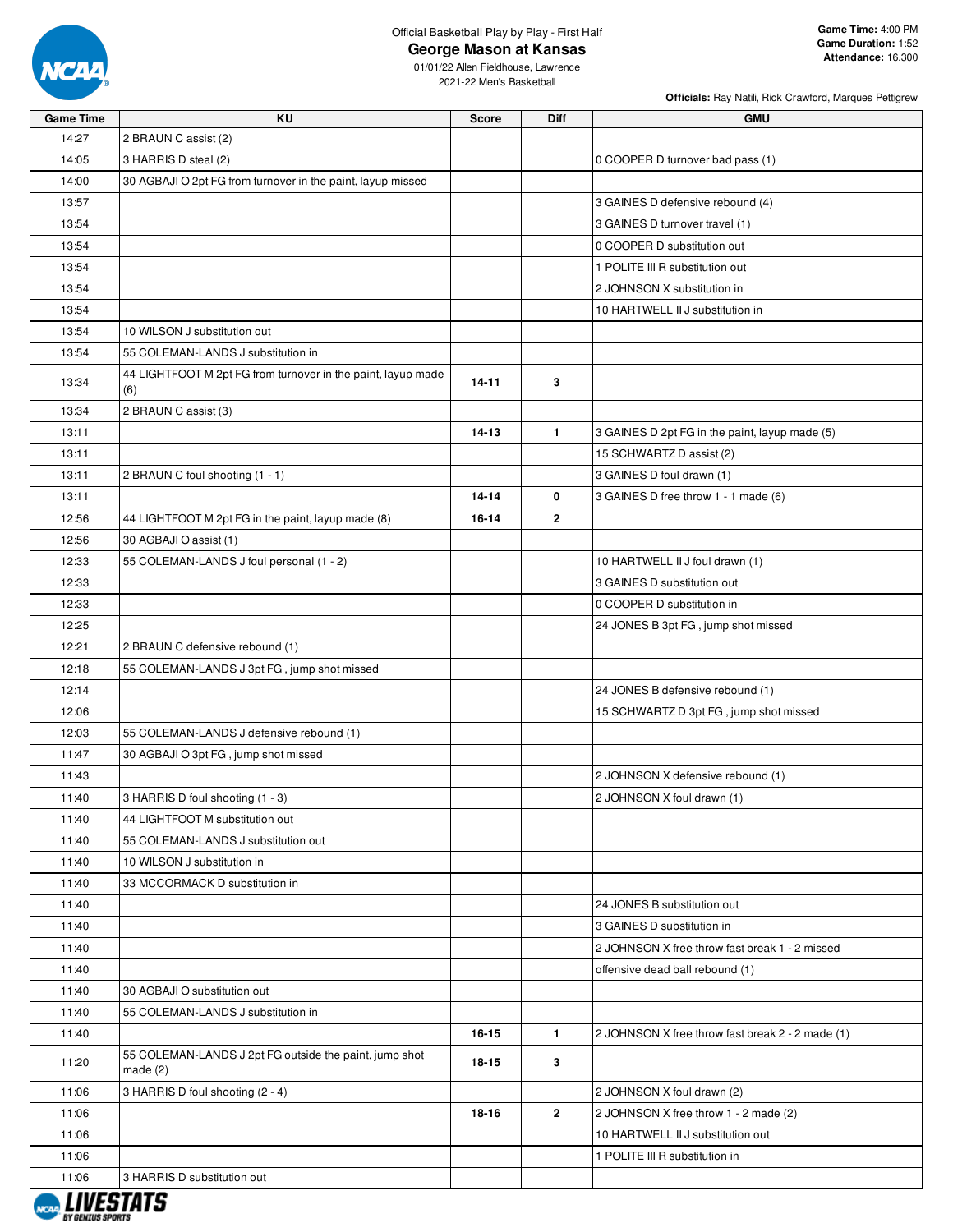

**George Mason at Kansas**

**Officials:** Ray Natili, Rick Crawford, Marques Pettigrew

| <b>Game Time</b> | ΚU                                                 | <b>Score</b>  | Diff         | <b>GMU</b>                                                                    |
|------------------|----------------------------------------------------|---------------|--------------|-------------------------------------------------------------------------------|
| 11:06            | 1 YESUFU J substitution in                         |               |              |                                                                               |
| 11:06            |                                                    | 18-17         | 1.           | 2 JOHNSON X free throw 2 - 2 made (3)                                         |
| 10:59            | 55 COLEMAN-LANDS J 3pt FG, jump shot made (5)      | $21 - 17$     | 4            |                                                                               |
| 10:59            | 1 YESUFU J assist (1)                              |               |              |                                                                               |
| 10:37            |                                                    |               |              | 1 POLITE III R turnover travel (2)                                            |
| 10:23            | 10 WILSON J 3pt FG from turnover, jump shot missed |               |              |                                                                               |
| 10:19            |                                                    |               |              | 0 COOPER D defensive rebound (1)                                              |
| 10:15            |                                                    |               |              | 0 COOPER D 2pt FG in the paint, layup blocked                                 |
| 10:15            | 55 COLEMAN-LANDS J block (1)                       |               |              |                                                                               |
| 10:10            |                                                    |               |              | 0 COOPER D offensive rebound (2)                                              |
| 10:02            |                                                    |               |              | 15 SCHWARTZ D foul drawn (1)                                                  |
|                  | 10 WILSON J foul shooting (1 - 5)                  |               |              |                                                                               |
| 10:02            |                                                    |               |              | 15 SCHWARTZ D free throw 1 - 2 missed                                         |
| 10:02            |                                                    |               |              | offensive dead ball rebound (2)                                               |
| 10:02            | 2 BRAUN C substitution out                         |               |              |                                                                               |
| 10:02            | 30 AGBAJI O substitution in                        |               |              |                                                                               |
| 10:02            |                                                    | $21 - 18$     | 3            | 15 SCHWARTZ D free throw 2 - 2 made (1)                                       |
| 09:45            | 10 WILSON J 2pt FG in the paint, layup made (2)    | 23-18         | 5            |                                                                               |
| 09:45            | 10 WILSON J foul drawn (1)                         |               |              | 0 COOPER D foul shooting (1 - 3)                                              |
| 09:45            | 10 WILSON J free throw 1 - 1 made (3)              | 24-18         | 6            |                                                                               |
| 09:35            |                                                    | 24-21         | 3            | 3 GAINES D 3pt FG, jump shot made (9)                                         |
| 09:35            |                                                    |               |              | 15 SCHWARTZ D assist (3)                                                      |
| 09:21            | 30 AGBAJI O 2pt FG in the paint, jump shot missed  |               |              |                                                                               |
| 09:19            | 33 MCCORMACK D offensive rebound (1)               |               |              |                                                                               |
| 09:19            | 10 WILSON J foul drawn (2)                         |               |              | 3 GAINES D foul shooting (1 - 4)                                              |
| 09:19            | 10 WILSON J free throw 1 - 2 missed                |               |              |                                                                               |
| 09:19            | offensive dead ball rebound (1)                    |               |              |                                                                               |
| 09:19            | 33 MCCORMACK D substitution out                    |               |              |                                                                               |
| 09:19            | 44 LIGHTFOOT M substitution in                     |               |              |                                                                               |
| 09:19            | 10 WILSON J free throw 2 - 2 made (4)              | 25-21         | 4            |                                                                               |
| 09:03            | 55 COLEMAN-LANDS J foul shooting (2 - 6)           |               |              | 2 JOHNSON X foul drawn (3)                                                    |
| 09:03            |                                                    | 25-22         | 3            | 2 JOHNSON X free throw 1 - 2 made (4)                                         |
| 09:03            |                                                    | 25-23         | $\mathbf{2}$ | 2 JOHNSON X free throw 2 - 2 made (5)                                         |
| 08:45            | jump ball situation                                |               |              |                                                                               |
| 08:45            | 44 LIGHTFOOT M turnover lost ball (1)              |               |              | 3 GAINES D steal (1)                                                          |
| 08:29            |                                                    |               |              | 3 GAINES D 3pt FG from turnover, jump shot missed                             |
| 08:23            | 1 YESUFU J defensive rebound (1)                   |               |              |                                                                               |
| 08:22            | 1 YESUFU J turnover lost ball (1)                  |               |              |                                                                               |
| 08:22            |                                                    | 25-25         | 0            | 15 SCHWARTZ D 2pt FG fast break from turnover in the paint,<br>layup made (3) |
| 08:22            | Timeout 30 Sec                                     |               |              |                                                                               |
| 08:22            |                                                    | Timeout media |              |                                                                               |
| 08:22            | 55 COLEMAN-LANDS J substitution out                |               |              |                                                                               |
| 08:22            | 2 BRAUN C substitution in                          |               |              |                                                                               |
| 08:04            | 10 WILSON J 3pt FG, jump shot missed               |               |              |                                                                               |
| 08:00            |                                                    |               |              | 2 JOHNSON X defensive rebound (2)                                             |
| 07:50            |                                                    |               |              | 0 COOPER D 3pt FG, jump shot missed                                           |
| 07:47            | 1 YESUFU J defensive rebound (2)                   |               |              |                                                                               |
| 07:33            | 10 WILSON J 2pt FG in the paint, layup made (6)    | 27-25         | $\mathbf{2}$ |                                                                               |
| 07:17            |                                                    |               |              | 1 POLITE III R 2pt FG in the paint, layup missed                              |

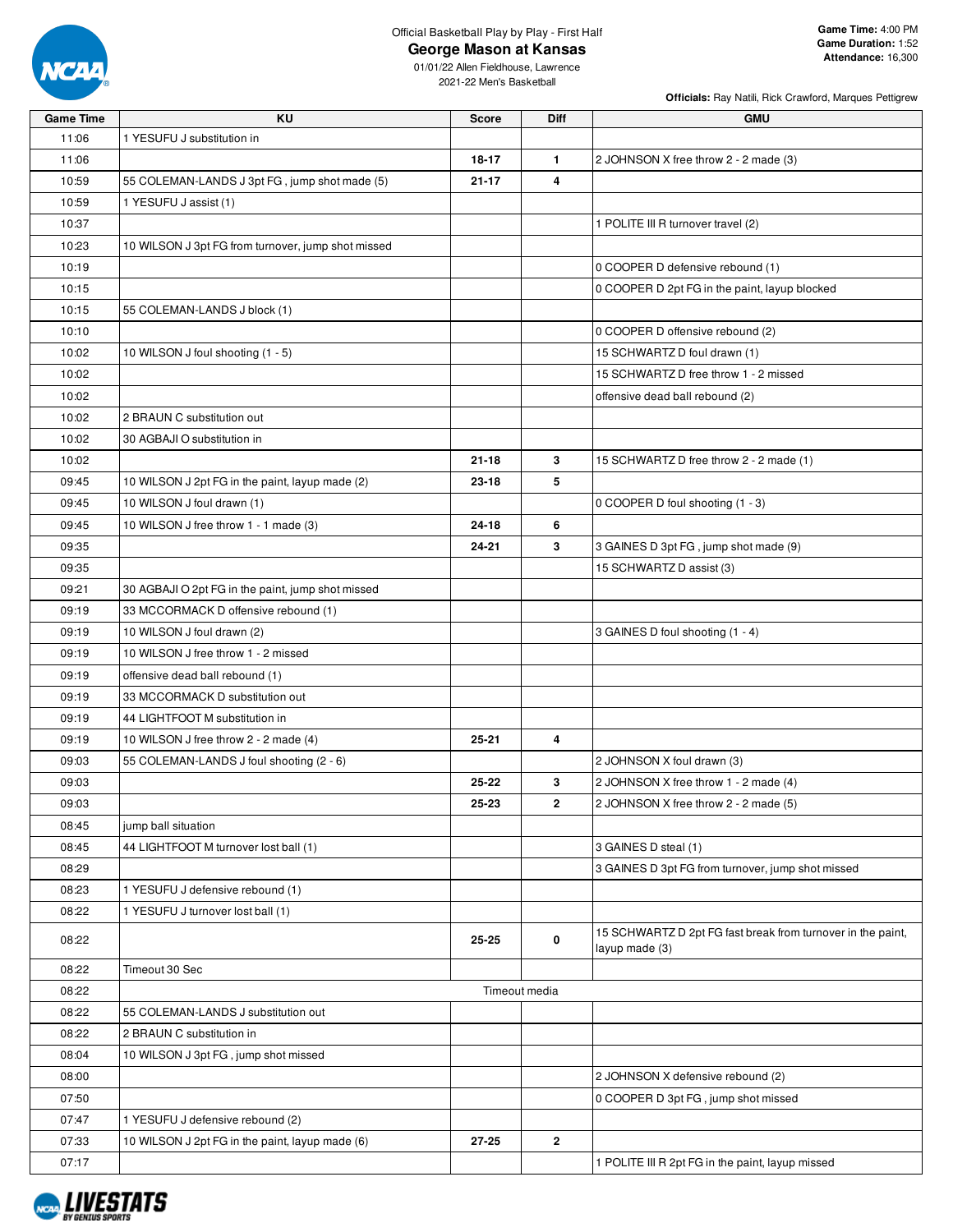

**George Mason at Kansas**

**Officials:** Ray Natili, Rick Crawford, Marques Pettigrew

| <b>Game Time</b> | KU                                                                           | <b>Score</b> | <b>Diff</b>    | <b>GMU</b>                                        |
|------------------|------------------------------------------------------------------------------|--------------|----------------|---------------------------------------------------|
| 07:13            | 10 WILSON J defensive rebound (3)                                            |              |                |                                                   |
| 07:08            | 30 AGBAJI O 3pt FG, jump shot missed                                         |              |                |                                                   |
| 07:07            | 44 LIGHTFOOT M offensive rebound (1)                                         |              |                |                                                   |
| 07:07            | 44 LIGHTFOOT M foul drawn (1)                                                |              |                | 0 COOPER D foul personal (2 - 5)                  |
| 07:07            | 44 LIGHTFOOT M substitution out                                              |              |                |                                                   |
| 07:07            | 55 COLEMAN-LANDS J substitution in                                           |              |                |                                                   |
| 06:59            | 2 BRAUN C 2pt FG second chance in the paint, layup missed                    |              |                |                                                   |
| 06:55            |                                                                              |              |                | 3 GAINES D defensive rebound (5)                  |
| 06:44            |                                                                              |              |                | 15 SCHWARTZ D turnover lost ball (1)              |
| 06:33            | 55 COLEMAN-LANDS J 3pt FG from turnover, jump shot made<br>(8)               | $30 - 25$    | 5              |                                                   |
| 06:33            | 2 BRAUN C assist (4)                                                         |              |                |                                                   |
| 06:08            |                                                                              | 30-27        | 3              | 2 JOHNSON X 2pt FG in the paint, layup made (7)   |
| 05:48            | 10 WILSON J 2pt FG in the paint, layup made (8)                              | 32-27        | 5              |                                                   |
| 05:48            | 55 COLEMAN-LANDS J assist (1)                                                |              |                |                                                   |
| 05:37            |                                                                              |              |                | Timeout 30 Sec                                    |
| 05:37            |                                                                              |              |                | 1 POLITE III R substitution out                   |
| 05:37            |                                                                              |              |                | 10 HARTWELL II J substitution in                  |
| 05:23            | 1 YESUFU J steal (1)                                                         |              |                | 0 COOPER D turnover lost ball (2)                 |
| 05:19            | 1 YESUFU J 2pt FG fast break from turnover in the paint, layup<br>made $(2)$ | 34-27        | $\overline{7}$ |                                                   |
| 05:09            |                                                                              | 34-30        | 4              | 0 COOPER D 3pt FG, jump shot made (6)             |
| 05:09            |                                                                              |              |                | 3 GAINES D assist (1)                             |
| 04:48            | 30 AGBAJI O 3pt FG, jump shot missed                                         |              |                |                                                   |
| 04:45            |                                                                              |              |                | 3 GAINES D defensive rebound (6)                  |
| 04:36            |                                                                              | 34-32        | $\mathbf{2}$   | 15 SCHWARTZ D 2pt FG in the paint, layup made (5) |
| 04:28            | 2 BRAUN C 3pt FG, jump shot missed                                           |              |                |                                                   |
| 04:24            | 30 AGBAJI O offensive rebound (2)                                            |              |                |                                                   |
| 04:23            | 30 AGBAJI O 2pt FG second chance in the paint, layup made (5)                | 36-32        | 4              |                                                   |
| 04:05            |                                                                              |              |                | 10 HARTWELL II J 3pt FG, jump shot missed         |
| 04:01            |                                                                              |              |                | 3 GAINES D offensive rebound (7)                  |
| 03:58            |                                                                              |              |                | 0 COOPER D 3pt FG second chance, jump shot missed |
| 03:54            |                                                                              |              |                | 3 GAINES D offensive rebound (8)                  |
| 03:54            | 30 AGBAJI O foul personal (1 - 7)                                            |              |                | 3 GAINES D foul drawn (2)                         |
| 03:54            |                                                                              |              | Timeout media  |                                                   |
| 03:54            | 1 YESUFU J substitution out                                                  |              |                |                                                   |
| 03:54            | 3 HARRIS D substitution in                                                   |              |                |                                                   |
| 03:54            | 24 ADAMS, JR. K substitution in                                              |              |                |                                                   |
| 03:54            | 10 WILSON J substitution out                                                 |              |                |                                                   |
| 03:54            |                                                                              |              |                | 0 COOPER D substitution out                       |
| 03:54            |                                                                              |              |                | 13 ODURO J substitution in                        |
| 03:54            |                                                                              |              |                | 3 GAINES D 1&1 free throw 1 missed                |
| 03:54            | 24 ADAMS, JR. K defensive rebound (1)                                        |              |                |                                                   |
| 03:31            | 3 HARRIS D 3pt FG, jump shot missed                                          |              |                |                                                   |
| 03:29            |                                                                              |              |                | 13 ODURO J defensive rebound (1)                  |
| 03:08            |                                                                              |              |                | 10 HARTWELL II J turnover travel (1)              |
| 02:50            | 30 AGBAJI O 3pt FG from turnover, jump shot made (8)                         | 39-32        | $\overline{7}$ |                                                   |
| 02:50            | 3 HARRIS D assist (2)                                                        |              |                |                                                   |
| 02:22            |                                                                              | 39-34        | 5              | 13 ODURO J 2pt FG in the paint, dunk, made (7)    |
|                  |                                                                              |              |                |                                                   |
| 02:11            | 55 COLEMAN-LANDS J 3pt FG, jump shot made (11)                               | 42-34        | 8              |                                                   |

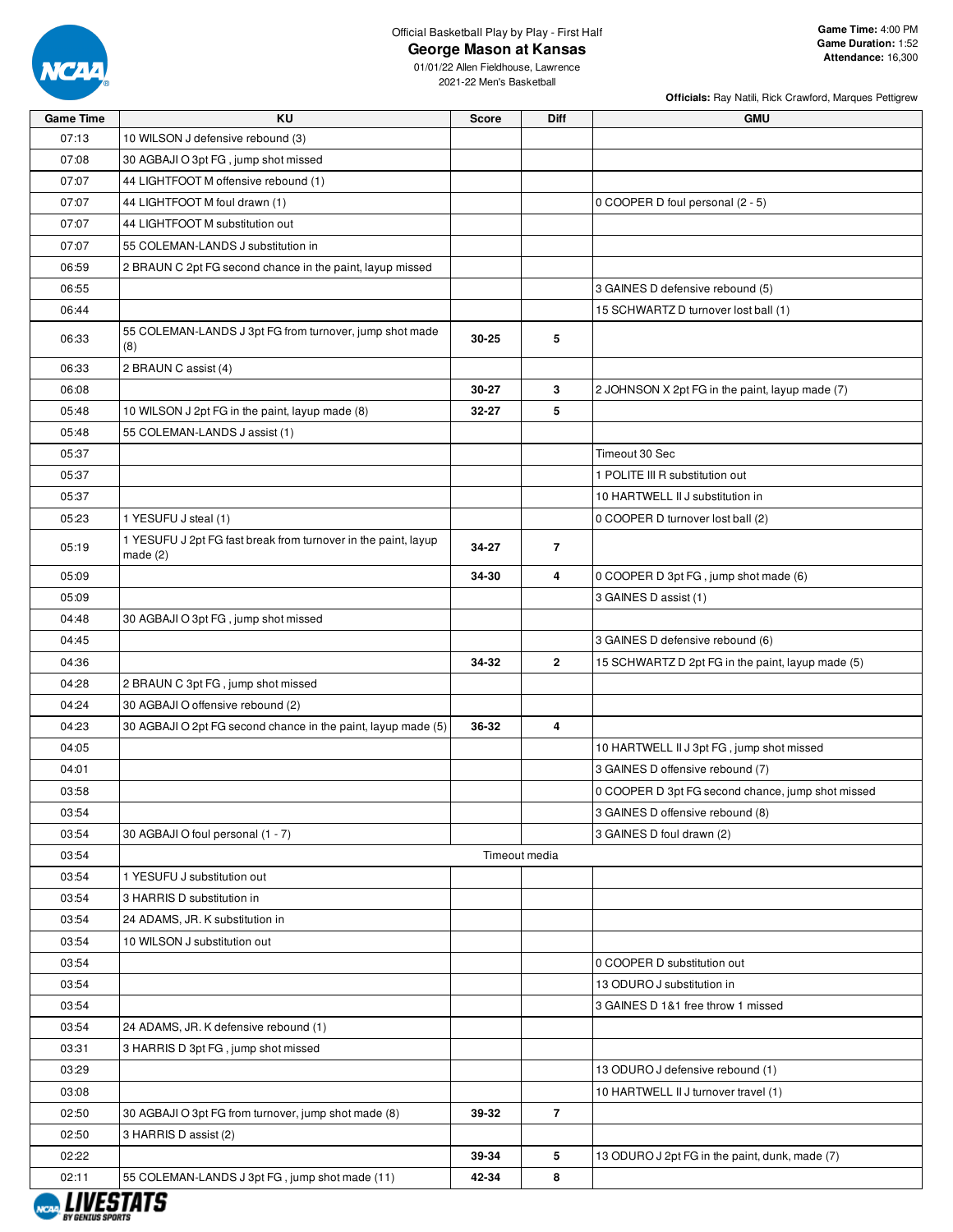

# **George Mason at Kansas**

**Game Time:** 4:00 PM **Game Duration:** 1:52 **Attendance:** 16,300

**Officials:** Ray Natili, Rick Crawford, Marques Pettigrew

| <b>Game Time</b> | KU                                                                          | <b>Score</b> | <b>Diff</b>    | <b>GMU</b>                                                             |  |  |  |  |  |
|------------------|-----------------------------------------------------------------------------|--------------|----------------|------------------------------------------------------------------------|--|--|--|--|--|
| 02:11            | 2 BRAUN C assist (5)                                                        |              |                |                                                                        |  |  |  |  |  |
| 01:39            |                                                                             |              |                | 10 HARTWELL II J 2pt FG outside the paint, pull up jump shot<br>missed |  |  |  |  |  |
| 01:35            | 2 BRAUN C defensive rebound (2)                                             |              |                |                                                                        |  |  |  |  |  |
| 01:20            | 3 HARRIS D 2pt FG in the paint, driving layup made (2)                      | 44-34        | 10             |                                                                        |  |  |  |  |  |
| 00:57            |                                                                             | 44-37        | $\overline{7}$ | 3 GAINES D 3pt FG, jump shot made (12)                                 |  |  |  |  |  |
| 00:57            |                                                                             |              |                | 15 SCHWARTZ D assist (4)                                               |  |  |  |  |  |
| 00:44            | 24 ADAMS, JR. K 2pt FG in the paint, layup made (2)                         | 46-37        | 9              |                                                                        |  |  |  |  |  |
| 00:44            | 2 BRAUN C assist (6)                                                        |              |                |                                                                        |  |  |  |  |  |
| 00:28            |                                                                             |              |                | 15 SCHWARTZ D 3pt FG, jump shot missed                                 |  |  |  |  |  |
| 00:26            | 30 AGBAJI O defensive rebound (3)                                           |              |                |                                                                        |  |  |  |  |  |
| 00:05            | 55 COLEMAN-LANDS J turnover bad pass (1)                                    |              |                |                                                                        |  |  |  |  |  |
| 00:05            | 3 HARRIS D substitution out                                                 |              |                |                                                                        |  |  |  |  |  |
| 00:05            | 1 YESUFU J substitution in                                                  |              |                |                                                                        |  |  |  |  |  |
| 00:05            | 24 ADAMS, JR. K steal (1)                                                   |              |                | 2 JOHNSON X turnover bad pass (2)                                      |  |  |  |  |  |
| 00:05            | 2 BRAUN C 2pt FG fast break from turnover in the paint, dunk,<br>made $(7)$ | 48-37        | 11             |                                                                        |  |  |  |  |  |
| 00:05            | 24 ADAMS, JR. K assist (1)                                                  |              |                |                                                                        |  |  |  |  |  |
|                  | <b>END OF PERIOD</b>                                                        |              |                |                                                                        |  |  |  |  |  |
|                  | <b>KU 48-37 GMU</b>                                                         |              |                |                                                                        |  |  |  |  |  |

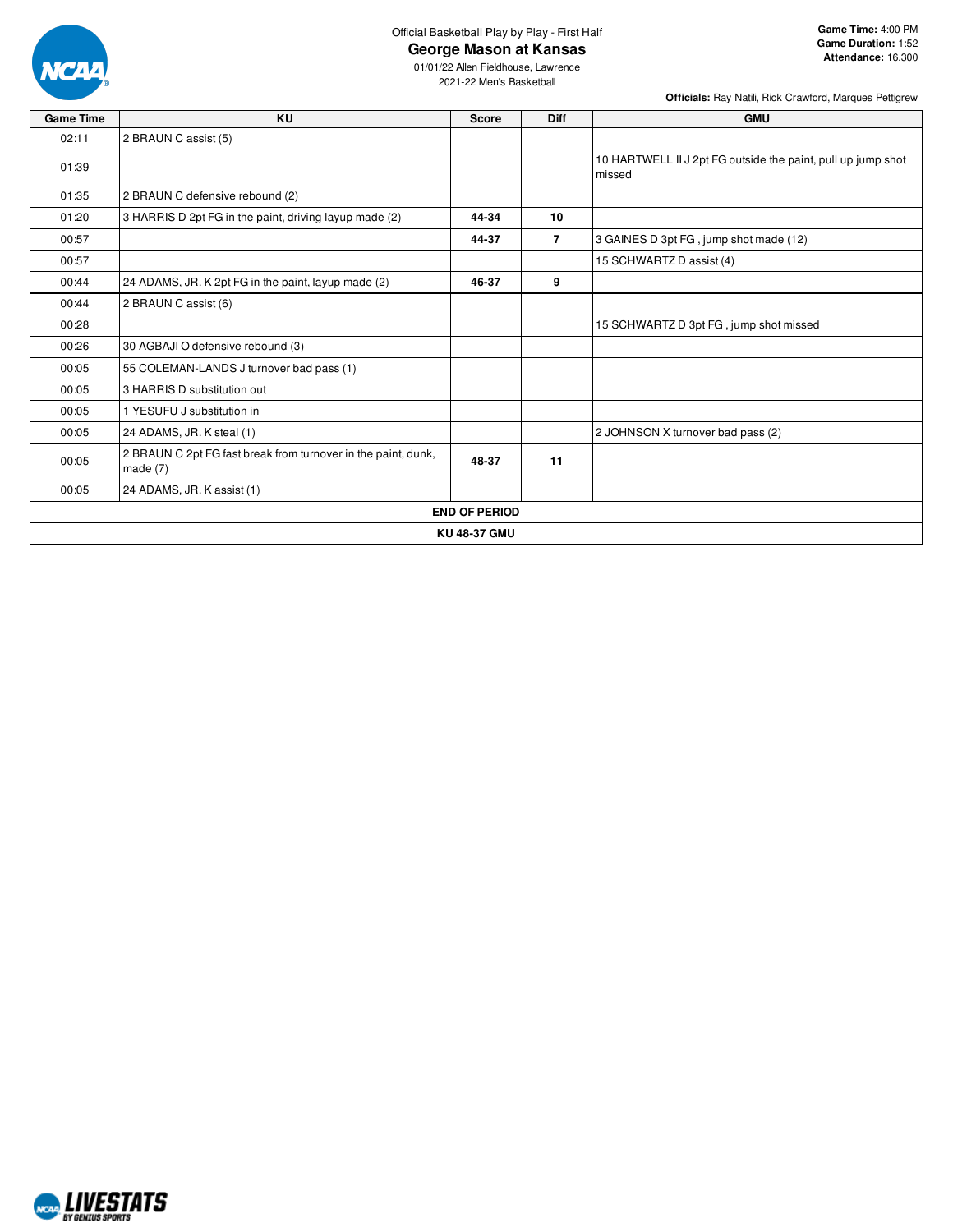

# Official Basketball Box Score - First Half

**George Mason at Kansas**

01/01/22 Allen Fieldhouse, Lawrence 2021-22 Men's Basketball

**Officials:** Ray Natili, Rick Crawford, Marques Pettigrew

## **George Mason - 37**

|               |                       |       | FG        | 3P       | FТ       |          |           | <b>Rebounds</b> |           | <b>Fouls</b> | <b>TP</b> |          | AS TO ST       |   |           | <b>Blocks</b> | $+/-$ |
|---------------|-----------------------|-------|-----------|----------|----------|----------|-----------|-----------------|-----------|--------------|-----------|----------|----------------|---|-----------|---------------|-------|
|               | NO. Name              | Min   | M-A       | M-A      | M-A      | OR.      | <b>DR</b> | <b>TOT</b>      | <b>PF</b> | FD.          |           |          |                |   | <b>BS</b> | <b>BA</b>     |       |
| 13            | Josh Oduro<br>FI      | 06:20 | 3-4       | $1-2$    | $0-0$    | 0        |           |                 | 2         | 0            | 7         | 0        | 0              |   | 0         | 0             | -6    |
| 0             | DeVon Cooper<br>G     | 14:45 | $2 - 5$   | $2 - 4$  | $0 - 0$  |          |           | 2               | 2         | $\Omega$     | 6         |          | 2              | 0 | 0         |               | -3    |
| 2             | Xavier Johnson<br>G   | 17:46 | $1 - 1$   | $0 - 0$  | $5-6$    | 0        | 2         | 2               | 0         | 3            | 7         |          | 2              | 0 | 0         | 0             | $-7$  |
| 3             | Davonte Gaines<br>G   | 19:07 | $4-6$     | $3-5$    | $1-2$    | 2        | 6         | 8               |           | 2            | 12        |          |                |   | 0         | 0             | $-11$ |
| 15            | D'Shawn Schwartz<br>G | 20:00 | $2 - 4$   | $0 - 2$  | 1-2      | $\Omega$ |           |                 | 0         |              | 5         | 4        |                | 0 | 0         | 0             | $-11$ |
| 24            | <b>Blake Jones</b>    | 05:54 | $0 - 1$   | $0 - 1$  | $0 - 0$  | $\Omega$ |           |                 | 0         | $\Omega$     | $\Omega$  | $\Omega$ | $\Omega$       | 0 | 0         | 0             | -3    |
|               | Ronald Polite III     | 07:43 | $0 - 2$   | 0-0      | $0 - 0$  | 0        | 0         | 0               | 0         | 0            | 0         | $\Omega$ | $\overline{c}$ | 0 | 0         | 0             | $-7$  |
| 10            | Jamal Hartwell II     | 08:25 | $0 - 2$   | $0 - 1$  | $0 - 0$  | $\Omega$ | $\Omega$  | 0               | 0         |              | 0         | 0        |                | 0 | 0         | $\Omega$      | $-7$  |
| Team          |                       |       |           |          |          | 0        | 0         | 0               |           |              | 0         |          | 0              |   |           |               |       |
| <b>Totals</b> |                       |       | $12 - 25$ | $6 - 15$ | $7 - 10$ | 3        | 12        | 15              | 5         |              | 37        |          | 9              | 2 | 0         |               | $-11$ |

|     |               | <b>Shooting By Period</b> |       |
|-----|---------------|---------------------------|-------|
| 1st | FG%           | $12 - 25$                 | 48.0% |
|     | 3PT%          | $6 - 15$                  | 40.0% |
|     | FT%           | $7 - 10$                  | 70%   |
|     | <b>GM FG%</b> | 12-25                     | 48.0% |
|     | 3PT%          | $6 - 15$                  | 40.0% |
|     | FT%           | $7 - 10$                  | 70.0% |

Dead Ball Rebounds: 2, 0

| Kansas - 48 |  |  |
|-------------|--|--|
|             |  |  |

**Technical Fouls:**:NONE

|               |                     |             | FG       | 3Р         | FT      |           |                | <b>Rebounds</b> |                | <b>Fouls</b> | <b>TP</b> | AS | ΤO       | <b>ST</b> |           | <b>Blocks</b> | $+/-$ |
|---------------|---------------------|-------------|----------|------------|---------|-----------|----------------|-----------------|----------------|--------------|-----------|----|----------|-----------|-----------|---------------|-------|
|               | NO. Name            | Min         | M-A      | M-A        | M-A     | <b>OR</b> | <b>DR</b>      | <b>TOT</b>      | PF             | FD.          |           |    |          |           | <b>BS</b> | <b>BA</b>     |       |
| 10            | Jalen Wilson        | FI<br>13:52 | $3-5$    | $0 - 2$    | $2 - 3$ | $\Omega$  | 3              | 3               |                | 2            | 8         | 0  | 0        | 0         | 0         | 0             | 3     |
| 33            | David McCormack     | FI<br>06:13 | $0 - 0$  | $0 - 0$    | $0 - 0$ |           | $\Omega$       |                 | 0              | 0            | 0         | 0  |          | 0         | 0         | 0             | $-2$  |
| 2             | Christian Braun     | 18:20<br>G  | $2 - 5$  | 1-3        | $2 - 2$ | $\Omega$  | 2              | $\mathcal{P}$   |                | 2            |           | 6  | 0        | 0         | 0         | 0             | 15    |
| 3             | Dajuan Harris       | G<br>12:43  | $1-3$    | $0 - 1$    | $0 - 0$ | $\Omega$  | $\Omega$       | $\Omega$        | 2              | $\Omega$     | 2         | 2  | 0        | 2         | 0         | $\Omega$      |       |
| 30            | Ochai Agbaji        | 18:22<br>G  | $3 - 10$ | $2 - 6$    | $0-0$   |           | 2              | 3               |                | 0            | 8         |    | 0        | 0         | 0         | 0             | 9     |
| 44            | Mitch Lightfoot     | 06:40       | $4 - 4$  | $0 - 0$    | $0-0$   |           | $\Omega$       |                 | 0              |              | 8         | 0  |          | 0         | 0         | 0             | 4     |
| 55            | Jalen Coleman-Lands | 12:39       | $4 - 5$  | $3-4$      | $0-0$   | $\Omega$  |                |                 | $\overline{c}$ | $\Omega$     | 11        |    |          | 0         |           | $\mathbf{0}$  | 8     |
|               | Joseph Yesufu       | 07:17       | $1 - 1$  | $0 - 0$    | $0 - 0$ | $\Omega$  | $\overline{2}$ | $\overline{c}$  | $\Omega$       | $\Omega$     | 2         |    |          |           | 0         | 0             | 4     |
| 24            | KJ Adams, Jr.       | 03:54       | $1 - 1$  | $0-0$      | $0-0$   | $\Omega$  |                |                 | 0              | 0            | 2         |    | 0        |           | 0         | 0             |       |
| Team          |                     |             |          |            |         | 0         | $\Omega$       | $\Omega$        |                |              | $\Omega$  |    | $\Omega$ |           |           |               |       |
| <b>Totals</b> |                     |             | 19-34    | $6-16$ 4-5 |         | 3         | 11             | 14              |                | 5            | 48        | 12 | 4        | 4         |           | 0             | 11    |
|               |                     |             |          |            |         |           |                |                 |                |              |           |    |          |           |           |               |       |

|     |              | <b>Shooting By Period</b> |       |
|-----|--------------|---------------------------|-------|
| 1st | FG%          | 19-34                     | 55.9% |
|     | 3PT%         | $6 - 16$                  | 37.5% |
|     | FT%          | $4 - 5$                   | 80%   |
|     | <b>GMFG%</b> | 19-34                     | 55.9% |
|     | 3PT%         | $6 - 16$                  | 37.5% |
|     | FT%          | $4 - 5$                   | 80.0% |

Dead Ball Rebounds: 1, 0

|                                                                                          | <b>GMU</b> | KU    |                                                                           |            |           |                                 |     |     |     |
|------------------------------------------------------------------------------------------|------------|-------|---------------------------------------------------------------------------|------------|-----------|---------------------------------|-----|-----|-----|
|                                                                                          |            |       | <b>Points from</b>                                                        | <b>GMU</b> | <b>KU</b> | <b>Period by Period Scoring</b> |     |     |     |
| <b>Biggest lead</b>                                                                      |            |       | $\frac{1}{4}$ (1 <sup>st</sup> 15:25) 11 (1 <sup>st</sup> 0:05) Turnovers | ◠          | 14        |                                 | 1st | 2nd | тот |
| Best Scoring Run $\mid$ $_{5(1}^{\rm st}$ 4:36) $\mid$ 7(1 $^{\rm st}$ 13:34) $^{\rm t}$ |            |       | Paint                                                                     | 12         | 22        |                                 |     |     |     |
| <b>Lead Changes</b>                                                                      |            |       | <b>Second Chance</b>                                                      |            | ີ         | <b>GMU</b>                      | 37  | 30  | 67  |
| Times Tied                                                                               |            |       | <b>Fast Breaks</b>                                                        | З          | 4         | ΚU                              | 48  | 28  | 76  |
| Time with Lead                                                                           | 03:39      | 13:23 | <b>Bench</b>                                                              |            | 23        |                                 |     |     |     |

**Technical Fouls:**:NONE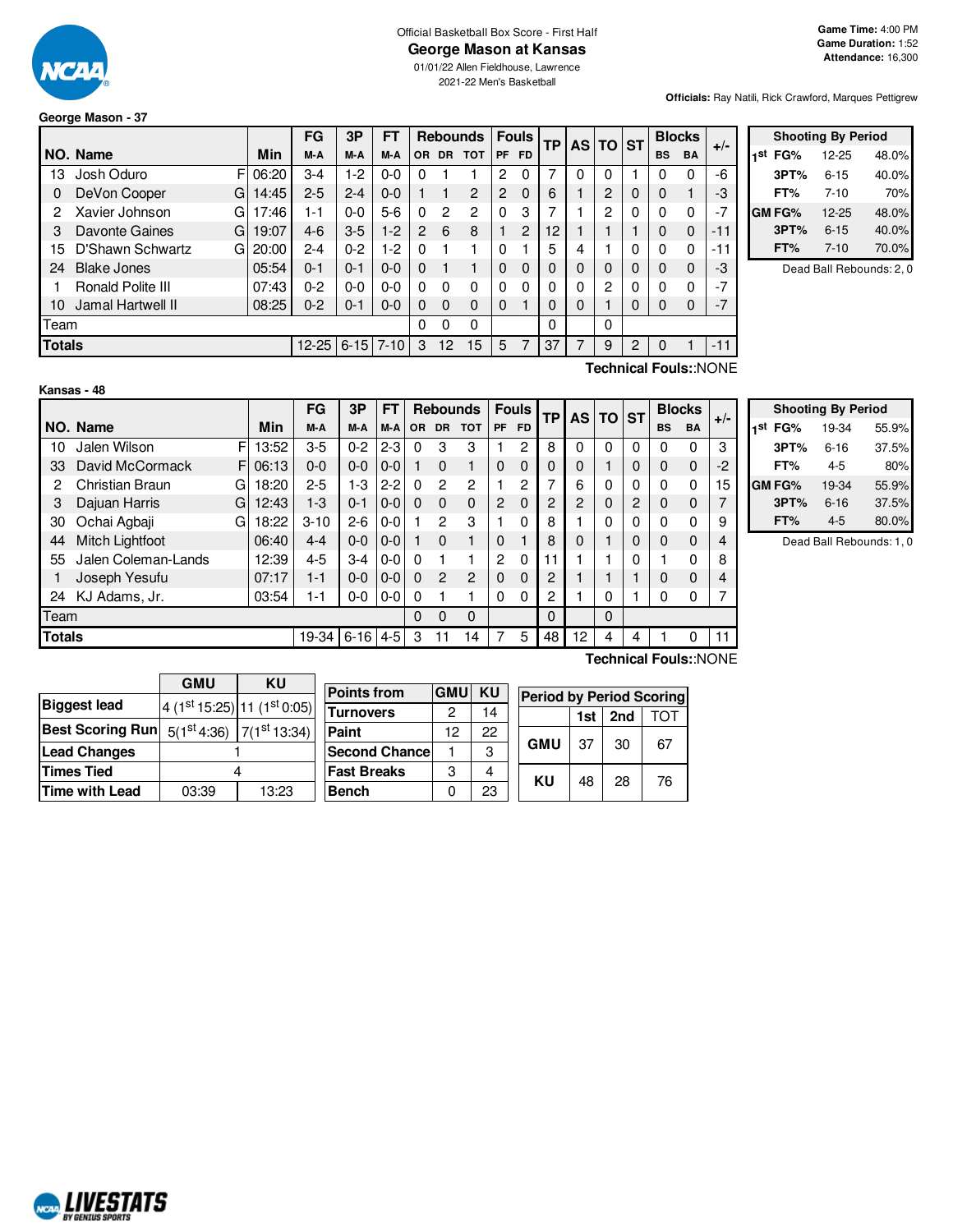

### **George Mason at Kansas**

01/01/22 Allen Fieldhouse, Lawrence 2021-22 Men's Basketball

**Officials:** Ray Natili, Rick Crawford, Marques Pettigrew

#### **Period 2**

| <b>Quarter Starters:</b> |                                                                                 |             |              |             |                                         |                                                              |
|--------------------------|---------------------------------------------------------------------------------|-------------|--------------|-------------|-----------------------------------------|--------------------------------------------------------------|
| KU                       | 2 Braun C                                                                       | 3 Harris D  | 10 Wilson J  |             | 30 Agbaji O                             | 33 McCormack D                                               |
| <b>GMU</b>               | 0 Cooper D                                                                      | 2 Johnson X | 3 Gaines D   |             | 13 Oduro J                              | 15 Schwartz D                                                |
| <b>Game Time</b>         | KU                                                                              |             | <b>Score</b> | <b>Diff</b> |                                         | <b>GMU</b>                                                   |
| 20:00                    | 1 YESUFU J substitution out                                                     |             |              |             |                                         |                                                              |
| 20:00                    | 24 ADAMS, JR. K substitution out                                                |             |              |             |                                         |                                                              |
| 20:00                    | 55 COLEMAN-LANDS J substitution out                                             |             |              |             |                                         |                                                              |
| 20:00                    | 3 HARRIS D substitution in                                                      |             |              |             |                                         |                                                              |
| 20:00                    | 10 WILSON J substitution in                                                     |             |              |             |                                         |                                                              |
| 20:00                    | 33 MCCORMACK D substitution in                                                  |             |              |             |                                         |                                                              |
| 20:00                    |                                                                                 |             |              |             | 10 HARTWELL II J substitution out       |                                                              |
| 20:00                    |                                                                                 |             |              |             | 0 COOPER D substitution in              |                                                              |
| 19:43                    | 2 BRAUN C 3pt FG, jump shot missed                                              |             |              |             |                                         |                                                              |
| 19:40                    | 33 MCCORMACK D offensive rebound (2)                                            |             |              |             |                                         |                                                              |
| 19:37                    | 3 HARRIS D 3pt FG second chance, jump shot missed                               |             |              |             |                                         |                                                              |
| 19:35                    | 10 WILSON J offensive rebound (4)                                               |             |              |             |                                         |                                                              |
| 19:33                    | 10 WILSON J 2pt FG second chance in the paint, jump shot<br>missed              |             |              |             |                                         |                                                              |
| 19:30                    |                                                                                 |             |              |             | 3 GAINES D defensive rebound (9)        |                                                              |
| 19:01                    |                                                                                 |             |              |             | 2 JOHNSON X 3pt FG, jump shot missed    |                                                              |
| 19:00                    | defensive dead ball rebound (2)                                                 |             |              |             |                                         |                                                              |
| 18:47                    | 33 MCCORMACK D foul drawn (1)                                                   |             |              |             | 0 COOPER D foul shooting (3 - 1)        |                                                              |
| 18:47                    | 33 MCCORMACK D free throw 1 - 2 made (1)                                        |             | 49-37        | 12          |                                         |                                                              |
| 18:47                    |                                                                                 |             |              |             | 0 COOPER D substitution out             |                                                              |
| 18:47                    |                                                                                 |             |              |             | 1 POLITE III R substitution in          |                                                              |
| 18:47                    | 33 MCCORMACK D free throw 2 - 2 missed                                          |             |              |             |                                         |                                                              |
| 18:46                    |                                                                                 |             |              |             | 13 ODURO J defensive rebound (2)        |                                                              |
| 18:25                    | 33 MCCORMACK D steal (1)                                                        |             |              |             | 13 ODURO J turnover lost ball (1)       |                                                              |
| 18:13                    | 30 AGBAJI O 2pt FG from turnover in the paint, layup missed                     |             |              |             |                                         |                                                              |
| 18:09                    | 33 MCCORMACK D offensive rebound (3)                                            |             |              |             |                                         |                                                              |
| 18:09                    | 33 MCCORMACK D 2pt FG from turnover second chance in the<br>paint, layup missed |             |              |             |                                         |                                                              |
| 18:08                    | 33 MCCORMACK D offensive rebound (4)                                            |             |              |             |                                         |                                                              |
| 18:07                    | 33 MCCORMACK D 2pt FG from turnover second chance in the<br>paint, layup missed |             |              |             |                                         |                                                              |
| 18:06                    |                                                                                 |             |              |             | defensive rebound (18)                  |                                                              |
| 17:49                    |                                                                                 |             | 49-39        | 10          |                                         | 15 SCHWARTZ D 2pt FG in the paint, jump shot made (7)        |
| 17:25                    | 2 BRAUN C 2pt FG in the paint, driving layup missed                             |             |              |             |                                         |                                                              |
| 17:22                    |                                                                                 |             |              |             | 1 POLITE III R defensive rebound (1)    |                                                              |
| 17:18                    | 3 HARRIS D steal (3)                                                            |             |              |             | 1 POLITE III R turnover lost ball (3)   |                                                              |
| 17:14                    | 2 BRAUN C 2pt FG from turnover in the paint, layup blocked                      |             |              |             |                                         |                                                              |
| 17:14                    |                                                                                 |             |              |             | 3 GAINES D block (1)                    |                                                              |
| 17:09                    |                                                                                 |             |              |             | 2 JOHNSON X defensive rebound (3)       |                                                              |
| 17:07                    |                                                                                 |             |              |             | 1 POLITE III R 3pt FG, jump shot missed |                                                              |
| 17:05                    | defensive rebound (19)                                                          |             |              |             |                                         |                                                              |
| 16:50                    | 10 WILSON J turnover bad pass (1)                                               |             |              |             |                                         |                                                              |
| 16:27                    |                                                                                 |             |              |             | missed                                  | 13 ODURO J 2pt FG from turnover outside the paint, jump shot |

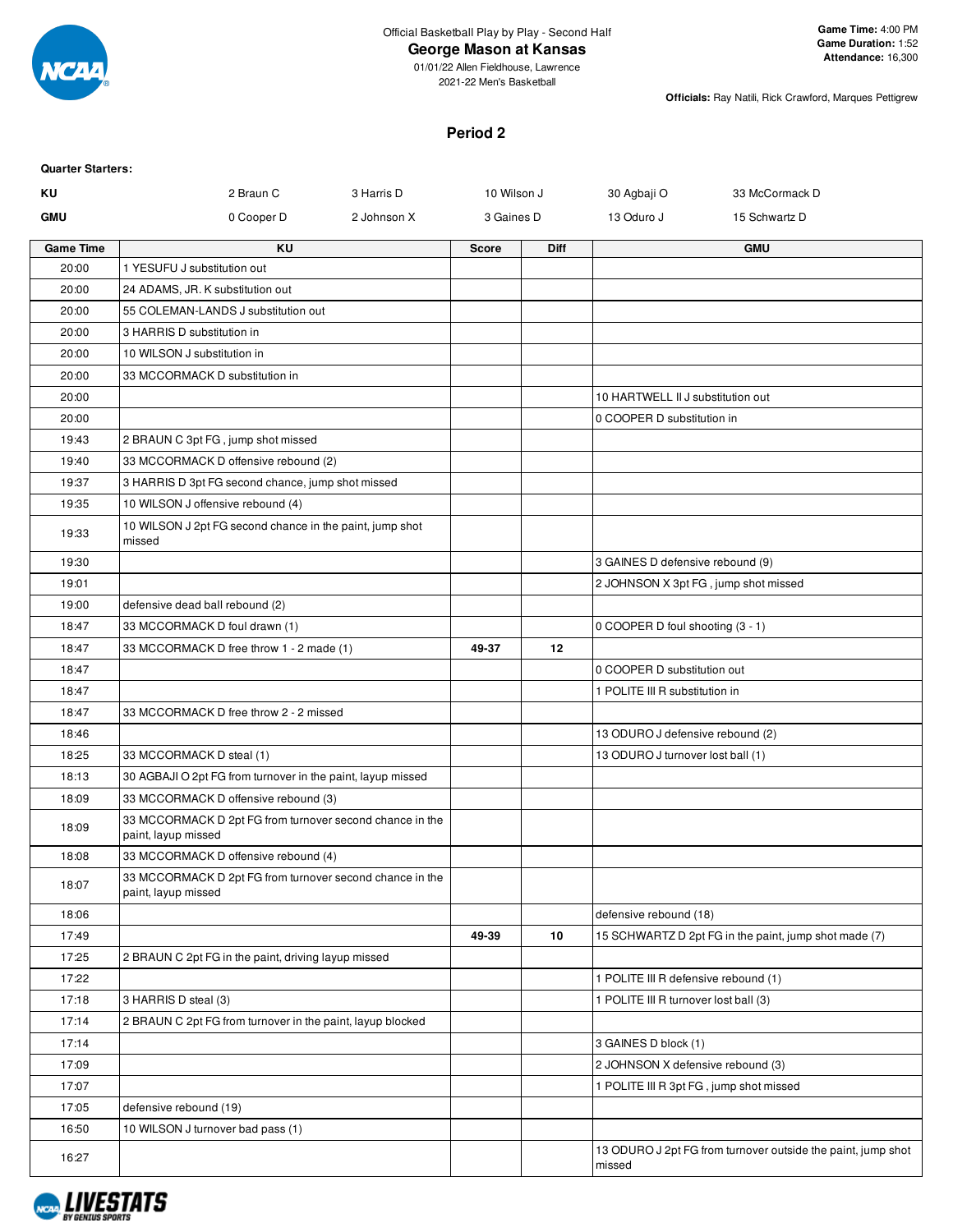

**George Mason at Kansas**

**Officials:** Ray Natili, Rick Crawford, Marques Pettigrew

| <b>Game Time</b>     | KU                                                                       | <b>Score</b>  | Diff           | <b>GMU</b>                                         |
|----------------------|--------------------------------------------------------------------------|---------------|----------------|----------------------------------------------------|
| 16:24                | 10 WILSON J defensive rebound (5)                                        |               |                |                                                    |
| 16:15                | 10 WILSON J 3pt FG, jump shot missed                                     |               |                |                                                    |
| 16:10                | 30 AGBAJI O offensive rebound (4)                                        |               |                |                                                    |
| 16:09                | 33 MCCORMACK D 2pt FG second chance in the paint, dunk,                  |               |                |                                                    |
|                      | missed                                                                   |               |                |                                                    |
| 16:06                |                                                                          |               |                | 3 GAINES D defensive rebound (10)                  |
| 15:57                |                                                                          | 49-42         | $\overline{7}$ | 15 SCHWARTZ D 3pt FG, jump shot made (10)          |
| 15:57                |                                                                          |               |                | 2 JOHNSON X assist (2)                             |
| 15:43                | 10 WILSON J turnover bad pass (2)                                        |               |                |                                                    |
| 15:43                |                                                                          | Timeout media |                |                                                    |
| 15:43                | 10 WILSON J substitution out                                             |               |                |                                                    |
| 15:43                | 33 MCCORMACK D substitution out                                          |               |                |                                                    |
| 15:43                | 44 LIGHTFOOT M substitution in                                           |               |                |                                                    |
| 15:43                | 55 COLEMAN-LANDS J substitution in                                       |               |                |                                                    |
| 15:43                |                                                                          |               |                | 2 JOHNSON X substitution out                       |
| 15:43                |                                                                          |               |                | 0 COOPER D substitution in                         |
| 15:30                | 30 AGBAJI O steal (1)                                                    |               |                | 1 POLITE III R turnover bad pass (4)               |
| 15:05                | 44 LIGHTFOOT M 2pt FG from turnover in the paint, hook shot<br>made (10) | $51 - 42$     | 9              |                                                    |
| 15:05                | 55 COLEMAN-LANDS J assist (2)                                            |               |                |                                                    |
| 14:40                |                                                                          |               |                | 3 GAINES D 3pt FG, jump shot missed                |
| 14:35                | 2 BRAUN C defensive rebound (3)                                          |               |                |                                                    |
| 14:30                | 30 AGBAJI O 3pt FG, jump shot missed                                     |               |                |                                                    |
| 14:27                |                                                                          |               |                | 3 GAINES D defensive rebound (11)                  |
| 14:04                |                                                                          | $51 - 45$     | 6              | 1 POLITE III R 3pt FG, jump shot made (3)          |
| 14:04                |                                                                          |               |                | 0 COOPER D assist (2)                              |
| 13:35                | 55 COLEMAN-LANDS J foul drawn (1)                                        |               |                | 1 POLITE III R foul shooting (1 - 2)               |
| 13:35                | 55 COLEMAN-LANDS J free throw 1 - 2 missed                               |               |                |                                                    |
| 13:35                | offensive dead ball rebound (3)                                          |               |                |                                                    |
| 13:35                |                                                                          |               |                | 1 POLITE III R substitution out                    |
| 13:35                |                                                                          |               |                | 2 JOHNSON X substitution in                        |
| 13:35                | 55 COLEMAN-LANDS J free throw 2 - 2 made (12)                            | 52-45         | $\overline{7}$ |                                                    |
| 13:19                |                                                                          | 52-47         | 5              | 13 ODURO J 2pt FG in the paint, jump shot made (9) |
| 12:58                | 3 HARRIS D 2pt FG in the paint, jump shot made (4)                       | 54-47         | $\overline{7}$ |                                                    |
| 12:34                |                                                                          |               |                | 15 SCHWARTZ D 2pt FG in the paint, layup missed    |
| 12:31                | 3 HARRIS D defensive rebound (1)                                         |               |                |                                                    |
| 12:11                | 2 BRAUN C 3pt FG, jump shot missed                                       |               |                |                                                    |
| 12:07                |                                                                          |               |                | 15 SCHWARTZ D defensive rebound (2)                |
| 11:53                | 55 COLEMAN-LANDS J foul shooting (3 - 1)                                 |               |                | 2 JOHNSON X foul drawn (4)                         |
| 11:53                |                                                                          |               |                | 13 ODURO J substitution out                        |
| 11:53                |                                                                          |               |                | 10 HARTWELL II J substitution in                   |
| 11:53                |                                                                          |               |                | 2 JOHNSON X free throw 1 - 2 missed                |
| 11:53                |                                                                          |               |                | offensive dead ball rebound (3)                    |
| 11:53                |                                                                          | 54-48         | 6              | 2 JOHNSON X free throw 2 - 2 made (8)              |
| 11:41                | 44 LIGHTFOOT M 2pt FG in the paint, dunk, made (12)                      | 56-48         | 8              |                                                    |
| 11:41                | 3 HARRIS D assist (3)                                                    |               |                |                                                    |
| 11:17                |                                                                          |               |                | 15 SCHWARTZ D 2pt FG in the paint, layup blocked   |
| 11:17                | 55 COLEMAN-LANDS J block (2)                                             |               |                |                                                    |
| 11:13                | 30 AGBAJI O defensive rebound (5)                                        |               |                |                                                    |
| 11:10<br>I IIIFATATA | 2 BRAUN C 2pt FG in the paint, driving layup missed                      |               |                |                                                    |

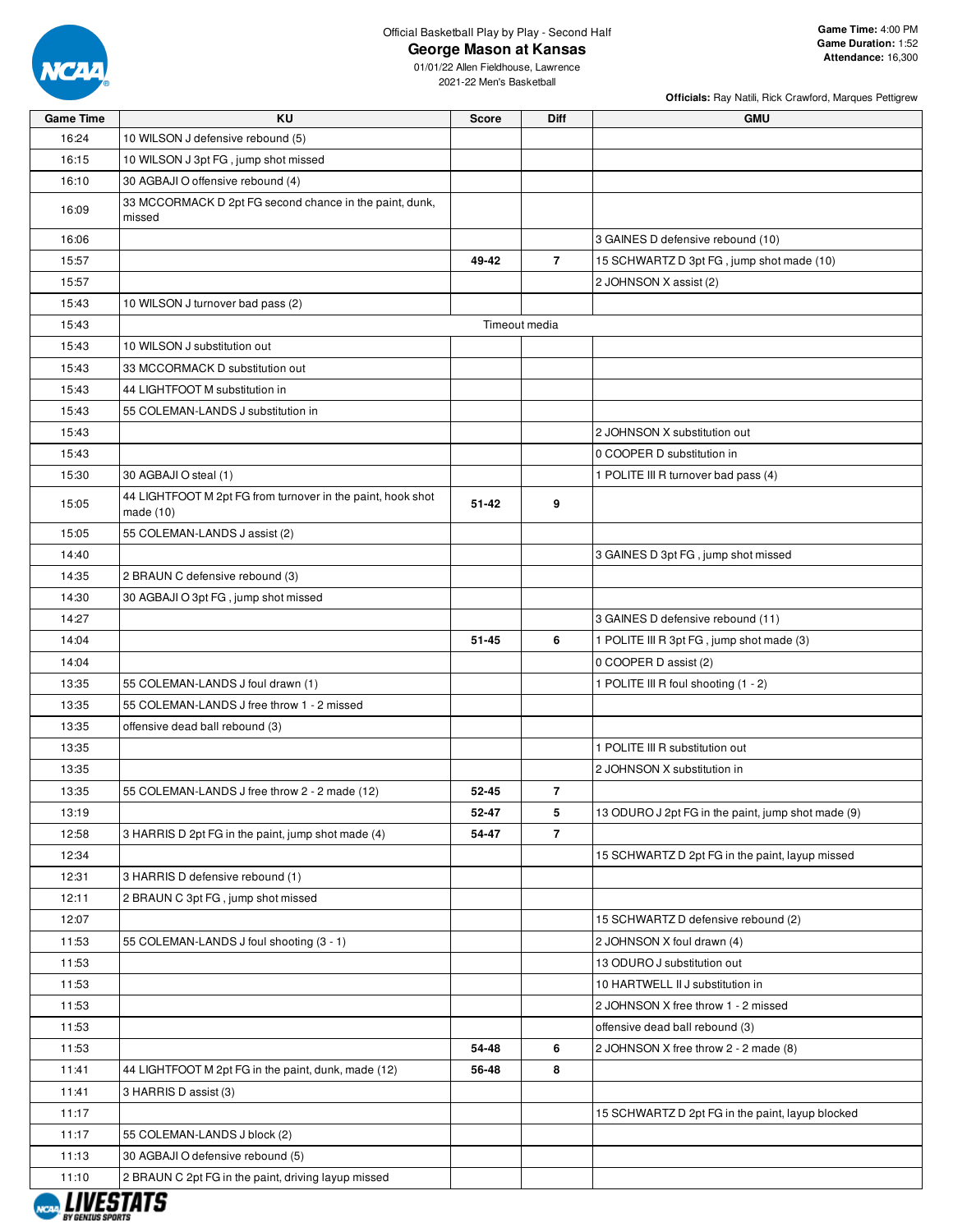

**George Mason at Kansas**

**Officials:** Ray Natili, Rick Crawford, Marques Pettigrew

| <b>Game Time</b>                   | KU                                                                  | <b>Score</b>  | Diff           | <b>GMU</b>                                           |
|------------------------------------|---------------------------------------------------------------------|---------------|----------------|------------------------------------------------------|
| 11:08                              |                                                                     |               |                | 0 COOPER D defensive rebound (3)                     |
| 10:54                              |                                                                     | 56-51         | 5              | 0 COOPER D 3pt FG, jump shot made (9)                |
| 10:54                              |                                                                     |               |                | 15 SCHWARTZ D assist (5)                             |
| 10:38                              | 55 COLEMAN-LANDS J 2pt FG outside the paint, jump shot<br>made (14) | 58-51         | $\overline{7}$ |                                                      |
| 10:17                              |                                                                     | 58-53         | 5              | 3 GAINES D 2pt FG in the paint, layup made (14)      |
| 09:56                              | 44 LIGHTFOOT M 2pt FG in the paint, jump shot made (14)             | 60-53         | $\overline{7}$ |                                                      |
| 09:56                              | 55 COLEMAN-LANDS J assist (3)                                       |               |                |                                                      |
| 09:41                              | 3 HARRIS D foul personal (3 - 2)                                    |               |                | 2 JOHNSON X foul drawn (5)                           |
| 09:41                              |                                                                     |               |                | 0 COOPER D substitution out                          |
| 09:41                              |                                                                     |               |                | 3 GAINES D substitution out                          |
| 09:41                              |                                                                     |               |                | 1 POLITE III R substitution in                       |
| 09:41                              |                                                                     |               |                | 13 ODURO J substitution in                           |
| 09:41                              | 2 BRAUN C substitution out                                          |               |                |                                                      |
| 09:41                              | 10 WILSON J substitution in                                         |               |                |                                                      |
| 09:41                              | 3 HARRIS D substitution out                                         |               |                |                                                      |
| 09:41                              | 1 YESUFU J substitution in                                          |               |                |                                                      |
| 09:20                              |                                                                     |               |                | 1 POLITE III R 3pt FG, jump shot missed              |
| 09:19                              | defensive dead ball rebound (4)                                     |               |                |                                                      |
| 09:09                              | 1 YESUFU J 2pt FG in the paint, layup missed                        |               |                |                                                      |
| 09:06                              |                                                                     |               |                | 10 HARTWELL II J defensive rebound (1)               |
| 08:58                              |                                                                     |               |                | 2 JOHNSON X turnover bad pass (3)                    |
| 08:42                              | 55 COLEMAN-LANDS J 3pt FG from turnover, jump shot made<br>(17)     | 63-53         | 10             |                                                      |
| 08:42                              | 10 WILSON J assist (1)                                              |               |                |                                                      |
| 08:38                              |                                                                     |               |                | Timeout 30 Sec                                       |
| 08:38                              |                                                                     | Timeout media |                |                                                      |
| 08:38                              |                                                                     |               |                | 10 HARTWELL II J substitution out                    |
| 08:38                              |                                                                     |               |                | 0 COOPER D substitution in                           |
| 08:38                              |                                                                     |               |                | 1 POLITE III R substitution out                      |
| 08:38                              |                                                                     |               |                | 3 GAINES D substitution in                           |
| 08:15                              |                                                                     | 63-56         | $\overline{7}$ | 2 JOHNSON X 3pt FG, jump shot made (11)              |
| 08:15                              |                                                                     |               |                | 13 ODURO J assist (1)                                |
| 07:54                              | 55 COLEMAN-LANDS J 3pt FG, step back jump shot made (20)            | 66-56         | 10             |                                                      |
| 07:54                              | 10 WILSON J assist (2)                                              |               |                |                                                      |
| 07:29                              |                                                                     |               |                | 13 ODURO J 2pt FG in the paint, jump shot missed     |
| 07:26                              | 10 WILSON J defensive rebound (6)                                   |               |                |                                                      |
| 07:16                              | 55 COLEMAN-LANDS J foul drawn (2)                                   |               |                | 2 JOHNSON X foul personal (1 - 3)                    |
| 07:16                              |                                                                     | Timeout media |                |                                                      |
| 07:16                              | 1 YESUFU J substitution out                                         |               |                |                                                      |
| 07:16                              | 30 AGBAJI O substitution out                                        |               |                |                                                      |
| 07:16                              | 2 BRAUN C substitution in                                           |               |                |                                                      |
| 07:16                              | 3 HARRIS D substitution in                                          |               |                |                                                      |
| 06:59                              | 2 BRAUN C turnover bad pass (1)                                     |               |                |                                                      |
| 06:36                              |                                                                     |               |                | 0 COOPER D 3pt FG from turnover, jump shot missed    |
| 06:29                              |                                                                     |               |                | 3 GAINES D offensive rebound (12)                    |
| 06:29                              | jump ball situation                                                 |               |                |                                                      |
| 06:29                              | 55 COLEMAN-LANDS J foul personal (4 - 3)                            |               |                | 3 GAINES D foul drawn (3)                            |
| 06:27                              |                                                                     |               |                | 15 SCHWARTZ D 3pt FG second chance, jump shot missed |
| 06:26<br><i><b>I IIIFOTATO</b></i> | 55 COLEMAN-LANDS J defensive rebound (2)                            |               |                |                                                      |

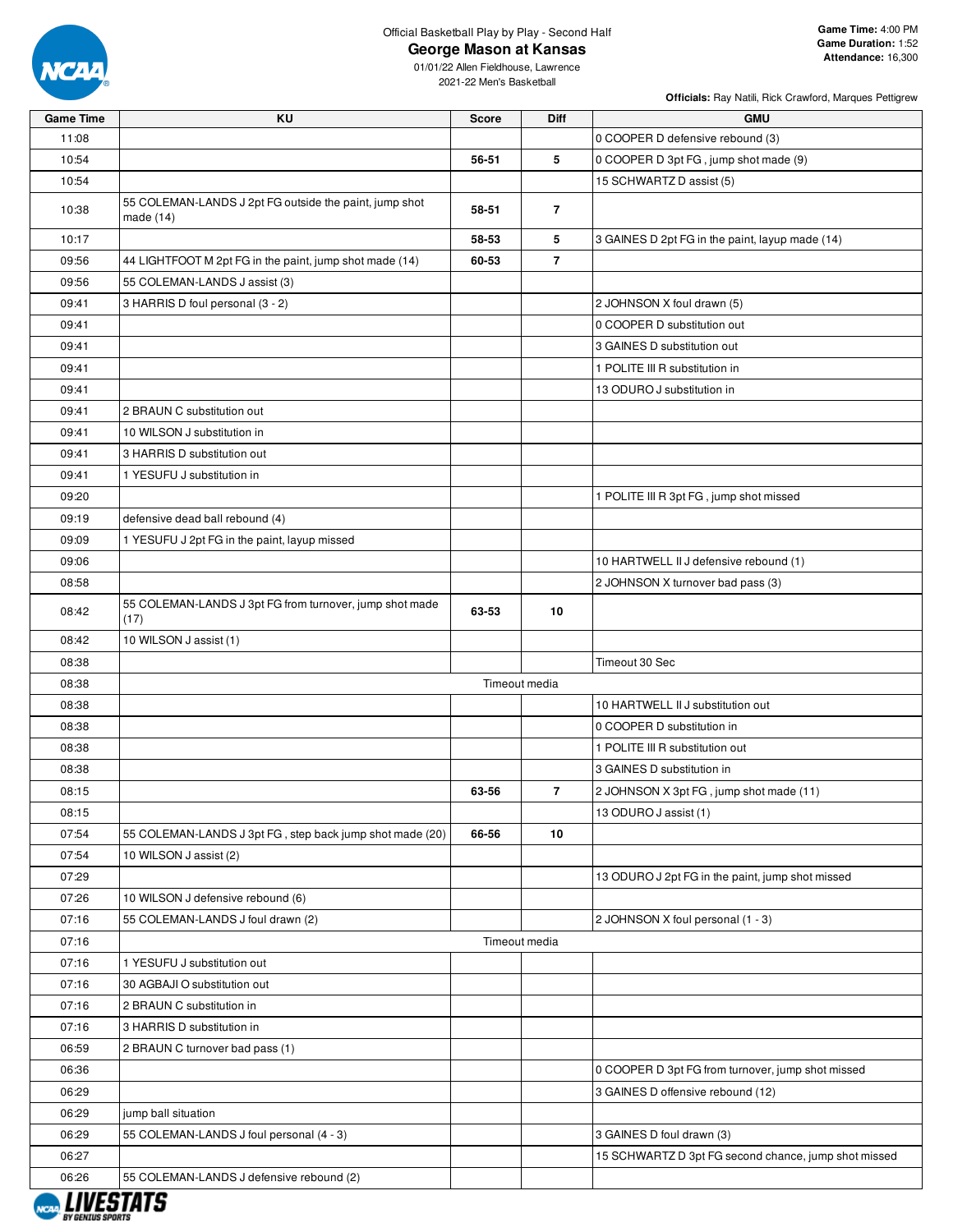

**George Mason at Kansas**

|                  |                                                          |       |                | Officials: Ray Natili, Rick Crawford, Marques Pettigrew     |
|------------------|----------------------------------------------------------|-------|----------------|-------------------------------------------------------------|
| <b>Game Time</b> | <b>KU</b>                                                | Score | Diff           | <b>GMU</b>                                                  |
| 06:26            | 55 COLEMAN-LANDS J foul drawn (3)                        |       |                | 3 GAINES D foul personal (2 - 4)                            |
| 06:10            | 3 HARRIS D turnover bad pass (1)                         |       |                |                                                             |
| 05:46            | 10 WILSON J foul shooting (2 - 4)                        |       |                | 3 GAINES D foul drawn (4)                                   |
| 05:46            |                                                          |       |                | 3 GAINES D free throw 1 - 2 missed                          |
| 05:46            |                                                          |       |                | offensive dead ball rebound (4)                             |
| 05:46            | 10 WILSON J substitution out                             |       |                |                                                             |
| 05:46            | 30 AGBAJI O substitution in                              |       |                |                                                             |
| 05:46            |                                                          | 66-57 | 9              | 3 GAINES D free throw 2 - 2 made (15)                       |
| 05:22            | 2 BRAUN C 2pt FG in the paint, jump shot missed          |       |                |                                                             |
| 05:20            | 44 LIGHTFOOT M offensive rebound (2)                     |       |                |                                                             |
| 05:19            | 44 LIGHTFOOT M foul drawn (2)                            |       |                | 2 JOHNSON X foul shooting (2 - 5)                           |
| 05:19            | 44 LIGHTFOOT M free throw 1 - 2 missed                   |       |                |                                                             |
| 05:19            | offensive dead ball rebound (5)                          |       |                |                                                             |
| 05:19            | 44 LIGHTFOOT M free throw 2 - 2 missed                   |       |                |                                                             |
| 05:13            |                                                          |       |                | 15 SCHWARTZ D defensive rebound (3)                         |
| 05:13            | 2 BRAUN C foul personal (2 - 5)                          |       |                | 15 SCHWARTZ D foul drawn (2)                                |
| 04:57            |                                                          |       |                | 13 ODURO J 2pt FG in the paint, hook shot missed            |
| 04:55            | 30 AGBAJI O defensive rebound (6)                        |       |                |                                                             |
| 04:43            | 3 HARRIS D 3pt FG, jump shot missed                      |       |                |                                                             |
| 04:40            |                                                          |       |                | 2 JOHNSON X defensive rebound (4)                           |
| 04:36            |                                                          |       |                | 3 GAINES D substitution out                                 |
| 04:36            |                                                          |       |                | 1 POLITE III R substitution in                              |
|                  |                                                          |       |                | 0 COOPER D 2pt FG outside the paint, pull up jump shot made |
| 04:14            |                                                          | 66-59 | $\overline{7}$ | (11)                                                        |
| 03:52            | 55 COLEMAN-LANDS J 3pt FG, jump shot missed              |       |                |                                                             |
| 03:49            |                                                          |       |                | 15 SCHWARTZ D defensive rebound (4)                         |
| 03:44            | 55 COLEMAN-LANDS J foul shooting (5 - 6)                 |       |                | 15 SCHWARTZ D foul drawn (3)                                |
| 03:44            | 55 COLEMAN-LANDS J substitution out                      |       |                |                                                             |
| 03:44            | 10 WILSON J substitution in                              |       |                |                                                             |
| 03:44            |                                                          | 66-60 | 6              | 15 SCHWARTZ D free throw 1 - 2 made (11)                    |
| 03:44            |                                                          | 66-61 | 5              | 15 SCHWARTZ D free throw 2 - 2 made (12)                    |
| 03:16            | 30 AGBAJI O 2pt FG in the paint, layup blocked           |       |                |                                                             |
| 03:16            |                                                          |       |                | 2 JOHNSON X block (1)                                       |
| 03:12            | 44 LIGHTFOOT M offensive rebound (3)                     |       |                |                                                             |
| 03:11            | 2 BRAUN C 3pt FG second chance, jump shot made (10)      | 69-61 | 8              |                                                             |
| 03:11            | 44 LIGHTFOOT M assist (1)                                |       |                |                                                             |
| 02:45            | 2 BRAUN C steal (1)                                      |       |                | 0 COOPER D turnover lost ball (3)                           |
| 02:45            |                                                          |       |                | 1 POLITE III R substitution out                             |
| 02:45            |                                                          |       |                | 3 GAINES D substitution in                                  |
| 02:17            | 10 WILSON J 3pt FG from turnover, jump shot missed       |       |                |                                                             |
| 02:14            |                                                          |       |                | 13 ODURO J defensive rebound (3)                            |
| 02:09            |                                                          |       |                | 2 JOHNSON X 2pt FG in the paint, layup missed               |
| 02:07            | 10 WILSON J defensive rebound (7)                        |       |                |                                                             |
| 02:07            | 10 WILSON J foul drawn (3)                               |       |                | 3 GAINES D foul personal (3 - 6)                            |
| 01:47            | 30 AGBAJI O 2pt FG in the paint, driving layup made (10) | 71-61 | 10             |                                                             |
| 01:46            | 30 AGBAJI O foul drawn (1)                               |       |                | 0 COOPER D foul shooting (4 - 7)                            |
| 01:46            | 30 AGBAJI O free throw 1 - 1 made (11)                   | 72-61 | 11             |                                                             |
| 01:38            |                                                          | 72-64 | 8              | 15 SCHWARTZ D 3pt FG, jump shot made (15)                   |
| 01:13            | 3 HARRIS D turnover lost ball (2)                        |       |                | 13 ODURO J steal (2)                                        |

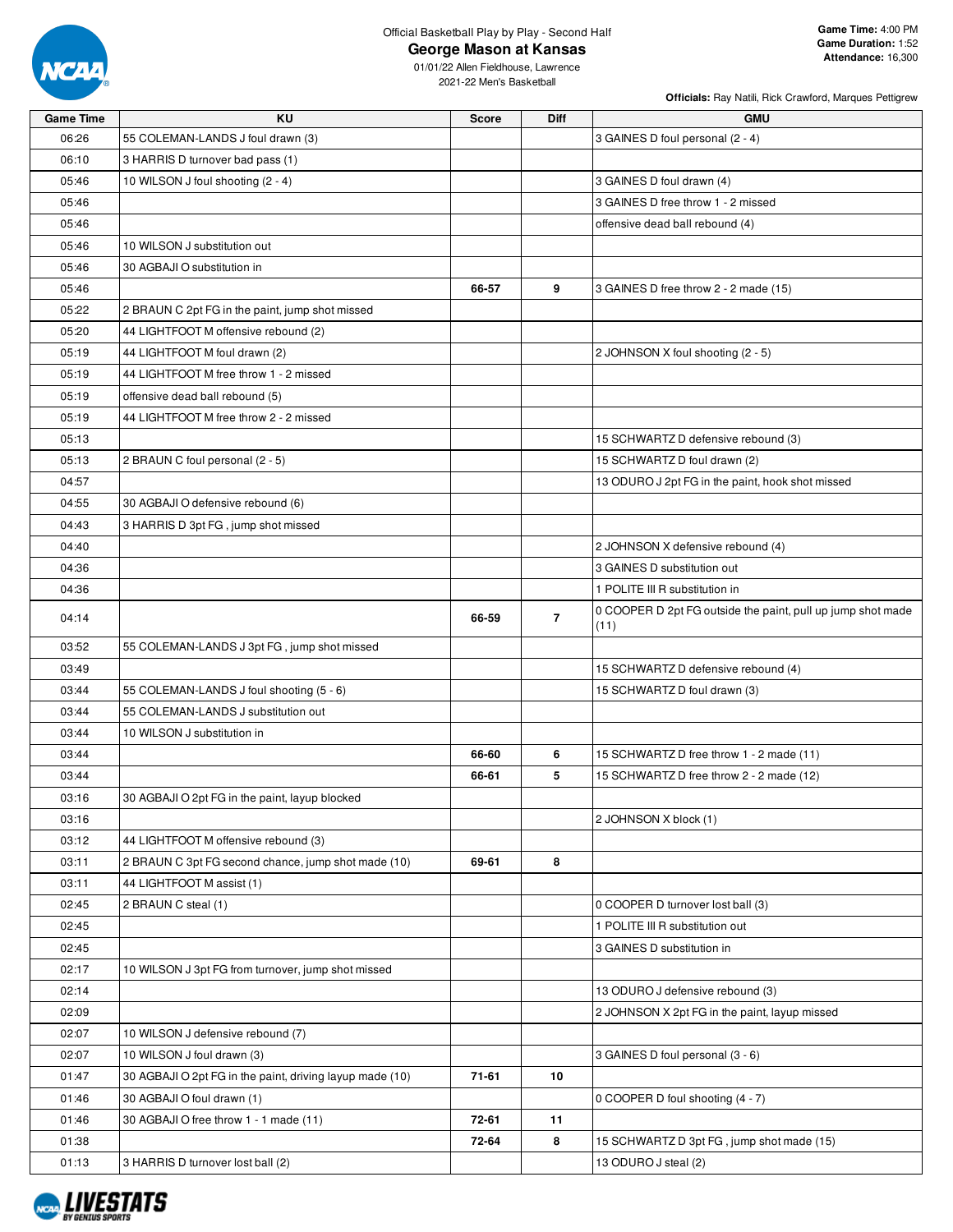

### **George Mason at Kansas**

01/01/22 Allen Fieldhouse, Lawrence 2021-22 Men's Basketball

**Officials:** Ray Natili, Rick Crawford, Marques Pettigrew

| <b>Game Time</b> | KU                                   | <b>Score</b>        | <b>Diff</b> | <b>GMU</b>                                           |
|------------------|--------------------------------------|---------------------|-------------|------------------------------------------------------|
| 01:08            |                                      |                     |             | 15 SCHWARTZ D 3pt FG from turnover, jump shot missed |
| 01:03            | 44 LIGHTFOOT M defensive rebound (4) |                     |             |                                                      |
| 00:58            | 2 BRAUN C foul drawn (3)             |                     |             | 2 JOHNSON X foul personal (3 - 8)                    |
| 00:58            | 44 LIGHTFOOT M substitution out      |                     |             |                                                      |
| 00:58            | 24 ADAMS, JR. K substitution in      |                     |             |                                                      |
| 00:58            | 2 BRAUN C 1&1 free throw 1 made (11) | 73-64               | 9           |                                                      |
| 00:58            | 2 BRAUN C 1&1 free throw 2 made (12) | 74-64               | 10          |                                                      |
| 00:49            | 2 BRAUN C foul shooting (3 - 7)      |                     |             | 13 ODURO J foul drawn (1)                            |
| 00:49            |                                      |                     |             | 13 ODURO J free throw 1 - 2 missed                   |
| 00:49            |                                      |                     |             | offensive dead ball rebound (5)                      |
| 00:49            |                                      | 74-65               | 9           | 13 ODURO J free throw 2 - 2 made (10)                |
| 00:41            | 2 BRAUN C foul drawn (4)             |                     |             | 2 JOHNSON X foul personal (4 - 9)                    |
| 00:41            | 2 BRAUN C 1&1 free throw 1 made (13) | 75-65               | 10          |                                                      |
| 00:41            | 2 BRAUN C 1&1 free throw 2 made (14) | 76-65               | 11          |                                                      |
| 00:36            | 3 HARRIS D foul personal (4 - 8)     |                     |             | 13 ODURO J foul drawn (2)                            |
| 00:36            |                                      | 76-66               | 10          | 13 ODURO J 1&1 free throw 1 made (11)                |
| 00:36            |                                      | 76-67               | 9           | 13 ODURO J 1&1 free throw 2 made (12)                |
| 00:15            | 10 WILSON J 3pt FG, jump shot missed |                     |             |                                                      |
| 00:11            |                                      |                     |             | 2 JOHNSON X defensive rebound (5)                    |
| 00:02            |                                      |                     |             | 2 JOHNSON X 2pt FG in the paint, jump shot blocked   |
| 00:02            | 2 BRAUN C block (1)                  |                     |             |                                                      |
| 00:02            | 30 AGBAJI O defensive rebound (7)    |                     |             |                                                      |
|                  |                                      | <b>END OF GAME</b>  |             |                                                      |
|                  |                                      | <b>KU 76-67 GMU</b> |             |                                                      |

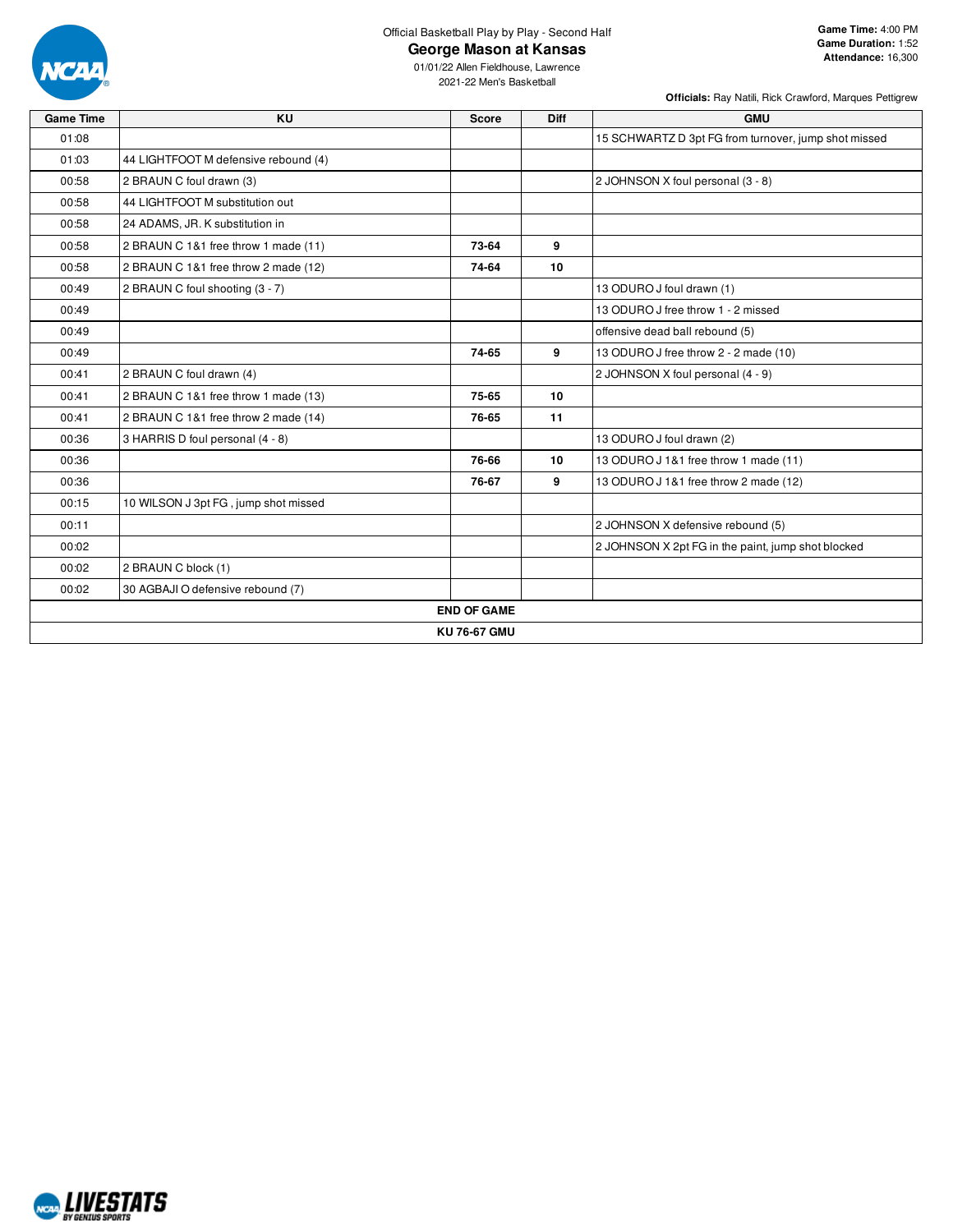

### Official Basketball Box Score - Second Half

### **George Mason at Kansas**

01/01/22 Allen Fieldhouse, Lawrence 2021-22 Men's Basketball

**Officials:** Ray Natili, Rick Crawford, Marques Pettigrew

### **George Mason - 30**

|                                       |                       |       | FG      | 3P      | FТ       |     |           | <b>Rebounds</b> |    | <b>Fouls</b>  | <b>TP</b> |          | AS TO | <b>ST</b> |           | <b>Blocks</b> | $+/-$ |
|---------------------------------------|-----------------------|-------|---------|---------|----------|-----|-----------|-----------------|----|---------------|-----------|----------|-------|-----------|-----------|---------------|-------|
|                                       | NO. Name              | Min   | M-A     | M-A     | M-A      | OR. | <b>DR</b> | <b>TOT</b>      | PF | <b>FD</b>     |           |          |       |           | <b>BS</b> | <b>BA</b>     |       |
| 13                                    | Josh Oduro<br>F       | 17:48 | -4      | $0 - 0$ | $3-4$    | 0   | 2         | 2               | 0  | 2             | 5         |          |       |           | 0         | 0             | 2     |
| 0                                     | DeVon Cooper<br>G     | 15:53 | $2 - 3$ | 1-2     | $0 - 0$  | 0   |           |                 | 2  | $\Omega$      | 5         |          |       | 0         | 0         | 0             |       |
| 2                                     | Xavier Johnson<br>G   | 7:52  | -4      | $-2$    | $-2$     | 0   | 3         | 3               | 4  | 2             | 4         |          |       | 0         |           |               |       |
| 3                                     | Davonte Gaines<br>G   | 17:06 | 1-2     | $0 - 1$ | $1-2$    |     | 3         | 4               | 2  | $\mathcal{P}$ | 3         | 0        | 0     | 0         |           | 0             | 4     |
| 15                                    | D'Shawn Schwartz<br>G | 20:00 | $3 - 7$ | $2 - 4$ | $2 - 2$  | 0   | з         | 3               | 0  | 2             | 10        |          | 0     | 0         | 0         |               | 2     |
|                                       | Ronald Polite III     | 08:06 | $1-3$   | 1-3     | $0 - 0$  | 0   |           |                 |    | 0             | 3         | 0        | 2     | 0         | 0         | 0             |       |
| 10                                    | Jamal Hartwell II     | 03:15 | $0-0$   | $0-0$   | $0 - 0$  | 0   |           |                 | 0  | 0             |           | 0        | 0     | 0         | 0         | 0             | -3    |
| Team                                  |                       |       |         |         | 0        |     |           |                 |    | $\Omega$      |           | $\Omega$ |       |           |           |               |       |
| <b>Totals</b><br>$5 - 12$<br>$9 - 23$ |                       |       |         |         | $7 - 10$ |     | 15        | 16              | 9  | 8             | 30        | 4        | 5     |           | 2         | 2             | 2     |

|                     | <b>Shooting By Period</b> |       |  |  |  |  |
|---------------------|---------------------------|-------|--|--|--|--|
| <sub>2</sub> nd FG% | $9 - 23$                  | 39.1% |  |  |  |  |
| 3PT%                | $5 - 12$                  | 41.7% |  |  |  |  |
| FT%                 | $7 - 10$                  | 70%   |  |  |  |  |
| <b>GMFG%</b>        | $9 - 23$                  | 39.1% |  |  |  |  |
| 3PT%                | $5 - 12$                  | 41.7% |  |  |  |  |
| FT%                 | $7 - 10$                  | 70.0% |  |  |  |  |

Dead Ball Rebounds: 3, 0

| Kansas - | 28 |  |
|----------|----|--|
|          |    |  |
|          |    |  |

**Technical Fouls:**:NONE

|                     |            | <b>FG</b>             | 3P       | <b>FT</b> |                |          | <b>Rebounds</b> |          | <b>Fouls</b>   |    |              |          |   |                | <b>Blocks</b>  |       |
|---------------------|------------|-----------------------|----------|-----------|----------------|----------|-----------------|----------|----------------|----|--------------|----------|---|----------------|----------------|-------|
| NO. Name            | <b>Min</b> | M-A                   | M-A      | M-A       | OR.            | DR.      | <b>TOT</b>      | PF       | <b>FD</b>      |    |              |          |   | <b>BS</b>      | <b>BA</b>      | $+/-$ |
| Jalen Wilson        | 11:56      | $0 - 4$               | $0 - 3$  | $0 - 0$   |                | 3        | 4               |          |                | 0  | 2            | 2        | 0 | 0              | 0              |       |
| David McCormack     | 04:17      | $0 - 3$               | $0 - 0$  | $1-2$     | 3              | $\Omega$ | 3               | $\Omega$ |                |    | 0            | 0        |   | 0              | 0              | -4    |
| Christian Braun     | 17:35      | 1-7                   | 1-3      | $4 - 4$   | $\Omega$       |          |                 | 2        | $\overline{c}$ | 7  | 0            |          |   |                |                | -5    |
| Dajuan Harris       | 17:35      | $1 - 3$               | $0 - 2$  | $0 - 0$   | $\Omega$       |          |                 | 2        | $\Omega$       | 2  |              | 2        |   | 0              | $\Omega$       | -5    |
| Ochai Agbaji        | 18:30      | $1 - 4$               | $0 - 1$  | 1-1       |                | 3        | 4               | $\Omega$ |                | 3  | 0            | 0        |   | 0              |                | -2    |
| Mitch Lightfoot     | 14:44      | $3-3$                 | $0 - 0$  | $0 - 2$   | $\overline{2}$ |          | 3               | $\Omega$ |                | 6  |              | $\Omega$ | 0 | 0              | 0              |       |
| Jalen Coleman-Lands | 11:59      | $3-4$                 | $2 - 3$  | 1-2       | $\Omega$       |          |                 | 3        | 3              | 9  | $\mathbf{2}$ | 0        | 0 |                | $\Omega$       |       |
| Joseph Yesufu       | 02:25      | $0 - 1$               | $0 - 0$  | $0 - 0$   | $\Omega$       | $\Omega$ | 0               | $\Omega$ | $\Omega$       | 0  | $\Omega$     | $\Omega$ | 0 | 0              | $\Omega$       | 3     |
| KJ Adams, Jr.       | 00:59      | 0-0                   | $0 - 0$  | $0 - 0$   | $\Omega$       | $\Omega$ | 0               | $\Omega$ | 0              | 0  | 0            | 0        | 0 | 0              | 0              |       |
| Team                |            |                       |          |           | $\Omega$       |          |                 |          |                | 0  |              | $\Omega$ |   |                |                |       |
| <b>Totals</b>       |            | $9 - 29$              | $3 - 12$ | $7 - 11$  |                |          | 18              | 8        | 9              | 28 | 6            | 5        | 4 | $\overline{2}$ | $\overline{2}$ | $-2$  |
|                     |            | F<br>F<br>G<br>G<br>G |          |           |                |          |                 |          |                |    | TP           |          |   | AS TO ST       |                |       |

| <b>Shooting By Period</b> |          |       |  |  |  |  |  |  |  |  |  |  |
|---------------------------|----------|-------|--|--|--|--|--|--|--|--|--|--|
| 2 <sup>nd</sup> FG%       | $9 - 29$ | 31.0% |  |  |  |  |  |  |  |  |  |  |
| 3PT%                      | $3 - 12$ | 25.0% |  |  |  |  |  |  |  |  |  |  |
| FT%                       | $7 - 11$ | 63.6% |  |  |  |  |  |  |  |  |  |  |
| GM FG%                    | $9 - 29$ | 31.0% |  |  |  |  |  |  |  |  |  |  |
| 3PT%                      | $3 - 12$ | 25.0% |  |  |  |  |  |  |  |  |  |  |
| FT%                       | $7 - 11$ | 63.6% |  |  |  |  |  |  |  |  |  |  |

Dead Ball Rebounds: 2, 2

|                                                                   | <b>GMU</b><br>KU |                             |  |  |  |  |  |  |
|-------------------------------------------------------------------|------------------|-----------------------------|--|--|--|--|--|--|
| <b>Biggest lead</b>                                               |                  | $0(1st20:00) 12(2nd18:47) $ |  |  |  |  |  |  |
| <b>Best Scoring Run</b> $5(2^{nd} 15:57)$ 6(2 <sup>nd</sup> 1:46) |                  |                             |  |  |  |  |  |  |
| <b>Lead Changes</b>                                               |                  |                             |  |  |  |  |  |  |
| <b>Times Tied</b>                                                 |                  |                             |  |  |  |  |  |  |
| <b>Time with Lead</b>                                             | 00:00            | 19:43                       |  |  |  |  |  |  |

| <b>Points from</b>   | <b>GMU</b> | <b>KU</b> | <b>Period by F</b> |     |  |  |
|----------------------|------------|-----------|--------------------|-----|--|--|
| <b>Turnovers</b>     |            | 5         |                    | 1si |  |  |
| Paint                | 6          | 10        |                    |     |  |  |
| <b>Second Chance</b> | ŋ          | 3         | <b>GMU</b>         | 37  |  |  |
| <b>Fast Breaks</b>   |            | ი         |                    |     |  |  |
| <b>Bench</b>         | З          | 15        | ΚU                 | 48  |  |  |
|                      |            |           |                    |     |  |  |

**Technical Fouls:**:NONE

|     | <b>Period by Period Scoring</b> |                 |     |  |  |  |  |  |  |  |  |  |  |
|-----|---------------------------------|-----------------|-----|--|--|--|--|--|--|--|--|--|--|
|     |                                 | 1st $\vert$ 2nd | TOT |  |  |  |  |  |  |  |  |  |  |
| GMU | 37                              | 30              | 67  |  |  |  |  |  |  |  |  |  |  |
| ΚU  | 48                              | 28              | 76  |  |  |  |  |  |  |  |  |  |  |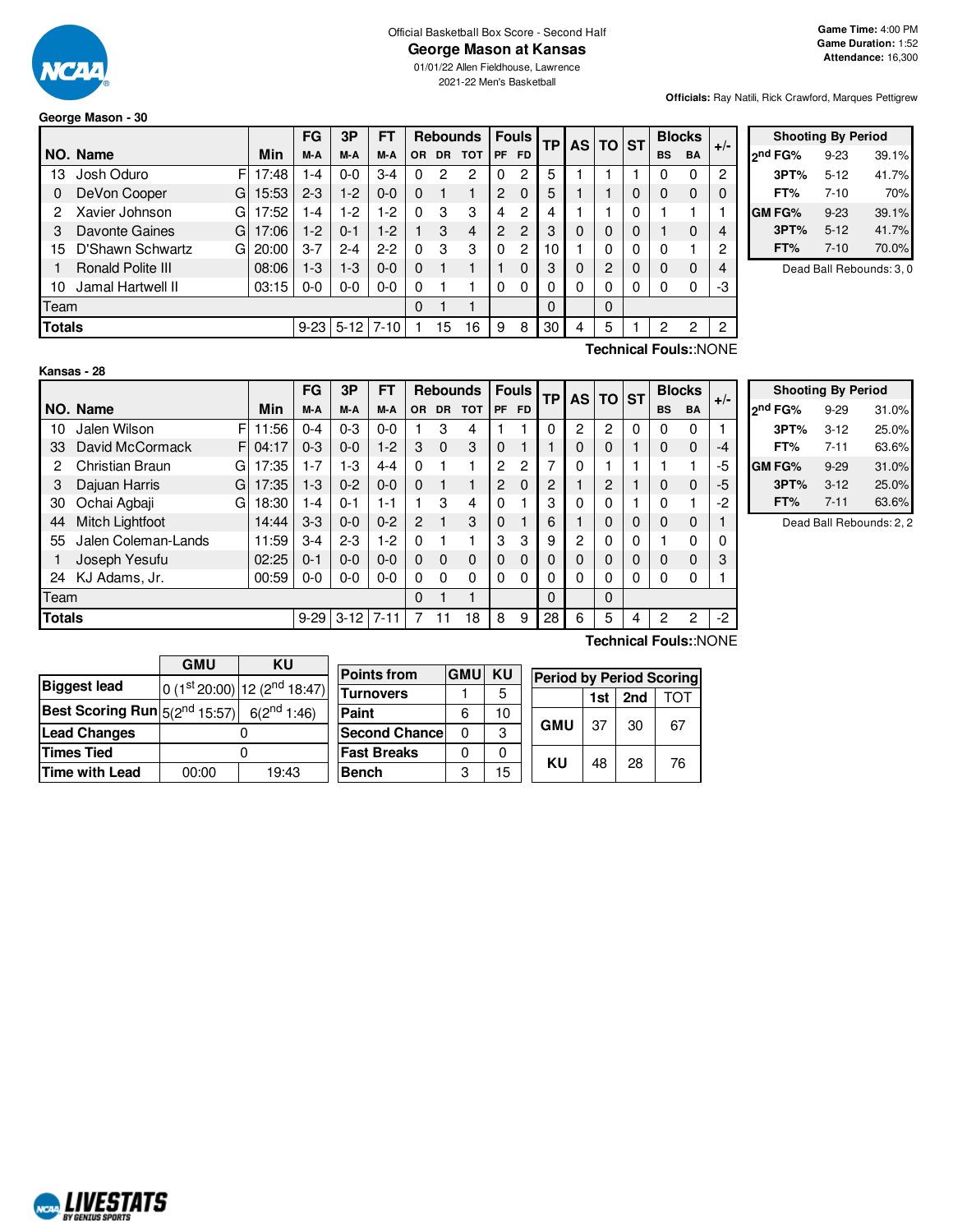

2021-22 Men's Basketball

**Officials:** Ray Natili, Rick Crawford, Marques Pettigrew



{ Players => All; } FG Types => All; Results => All;



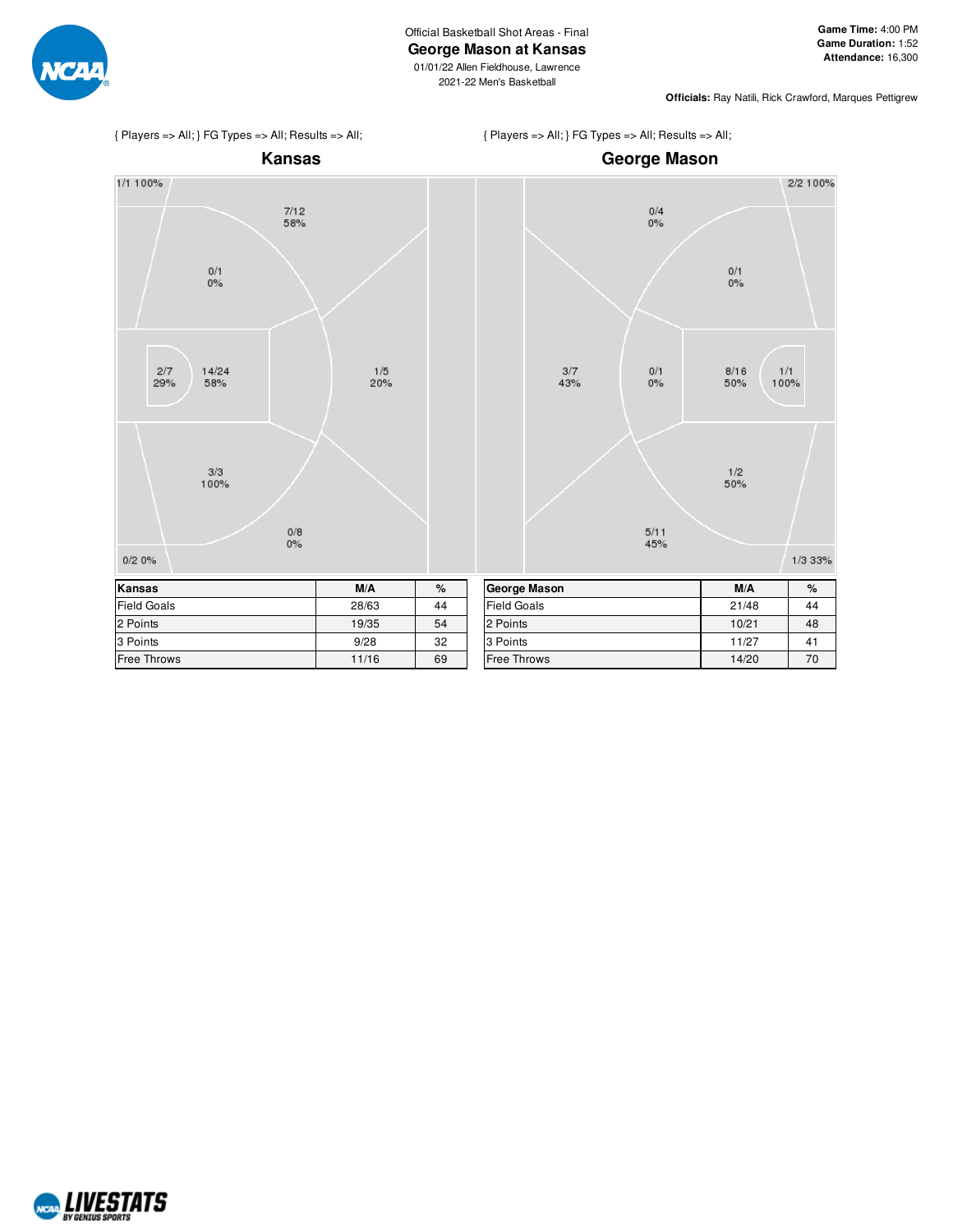

01/01/22 Allen Fieldhouse, Lawrence 2021-22 Men's Basketball

#### **Officials:** Ray Natili, Rick Crawford, Marques Pettigrew

### **George Mason**

| <b>No</b>      | Name               |       | <b>Mins</b> |           | <b>Score</b> |       | <b>Points Diff</b> |       | Points per Min |    | <b>Assists</b> |    | <b>Rebounds</b> | <b>Steals</b> |     |    | Turnovers        |
|----------------|--------------------|-------|-------------|-----------|--------------|-------|--------------------|-------|----------------|----|----------------|----|-----------------|---------------|-----|----|------------------|
|                |                    | On    | Off         | On        | Off          | On    | Off                | On    | Off            | On | Off            | On | Off             | On            | Off | On | Off              |
|                | DeVon Cooper       | 30:38 | 09:22       | $54 - 57$ | $13 - 19$    | -3    | $-6$               | 76، ا | .39            | o  | 3              | 24 |                 | -5            |     | 9  |                  |
|                | Ronald Polite III  | 15:49 | 24:11       | $26 - 29$ | $41 - 47$    | -3    | $-6$               | .64   | 1.70           |    |                | 13 | 18              |               | 2   | 10 |                  |
| $\overline{2}$ | Xavier Johnson     | 35:38 | 04:22       | $61 - 67$ | $6 - 9$      | -6    | -3                 | 1.71  | .37            |    | ◠              | 29 |                 | ົ<br>۰D.      |     | 10 |                  |
| 3              | Davonte Gaines     | 36:13 | 03:47       | $63 - 70$ | $4 - 6$      | $-7$  | $-2$               | 1.74  | 1.06           |    |                | 27 | 4               | 3             |     | 12 | $\sim$           |
| 10             | Jamal Hartwell II  | 11:40 | 28:20       | $21 - 31$ | $46 - 45$    | $-10$ |                    | .80   | .62            |    |                | 8  | 23              |               | 3   |    | 10               |
| 13             | Josh Oduro         | 24:08 | 15:52       | $34 - 38$ | $33 - 38$    | $-4$  | $-5$               | 1.41  | 2.08           | b  | 6              | 18 | 13              | 2             |     | 8  | $6 \overline{6}$ |
| 15             | D'Shawn Schwartz   | 40:00 | 00:00       | $67 - 76$ | $0 - 0$      | -9    |                    | 1.68  | 0.00           |    |                | 31 |                 | C<br>-5       |     | 14 | $\Omega$         |
| 24             | <b>Blake Jones</b> | 05:54 | 34:06       | $9 - 12$  | $58 - 64$    | -3    | $-6$               | .53   | 1.70           | 3  | 8              |    | 26              |               | 3   | C  | 11               |

#### **Kansas**

| <b>No</b>      | <b>Name</b>         |       | <b>Mins</b> |           | <b>Score</b> |      | <b>Points Diff</b> |             | Points per Min |    | <b>Assists</b> |    | Rebounds |     | <b>Steals</b>  |    | <b>Turnovers</b> |
|----------------|---------------------|-------|-------------|-----------|--------------|------|--------------------|-------------|----------------|----|----------------|----|----------|-----|----------------|----|------------------|
|                |                     | On    | Off         | On        | Off          | On   | Off                | On          | Off            | On | Off            | On | Off      | On. | Off            | On | Off              |
|                | Joseph Yesufu       | 09:42 | 30:18       | $26 - 19$ | $50 - 48$    |      |                    | 2.68        | 1.65           | 6  | 12             |    | 25       |     | 6              | 2  |                  |
| $\overline{2}$ | Christian Braun     | 35:55 | 04:05       | $66 - 56$ | $10 - 11$    | 10   | $-$                | .84         | 2.45           | 16 | 2              | 29 | C        | 8   | 0              |    |                  |
| 3              | Dajuan Harris       | 30:18 | 09:42       | $50 - 48$ | $26 - 19$    | 2    |                    | . 65        | 2.68           | 12 | 6              | 25 |          |     | 2              |    |                  |
| 10             | Jalen Wilson        | 25:48 | 14:12       | $49 - 45$ | $27 - 22$    | 4    |                    | 1.90        | 1.90           | 9  | 9              | 22 | 10       | 6   | $\overline{2}$ | 8  |                  |
| 24             | KJ Adams, Jr.       | 04:53 | 35:07       | $16 - 8$  | $60 - 59$    | 8    |                    | 3.28        | 1.71           | 4  | 14             | 4  | 28       |     |                |    |                  |
| 30             | Ochai Agbaji        | 36:52 | 03:08       | $71 - 64$ | $5 - 3$      |      |                    | <b>1.93</b> | 1.60           | 17 |                | 31 |          | 8   | $\Omega$       |    |                  |
| 33             | David McCormack     | 10:30 | 29:30       | $14 - 20$ | $62 - 47$    | $-6$ | 15                 | .33         | 2.10           |    | 17             | 10 | 22       |     | 6              | 3  |                  |
| 44             | Mitch Lightfoot     | 21:24 | 18:36       | $37 - 32$ | $39 - 35$    | 5    |                    | 1.73        | 2.10           |    |                | 17 | 15       |     | 4              |    |                  |
| 55             | Jalen Coleman-Lands | 24:38 | 15:22       | $51 - 43$ | $25 - 24$    | 8    |                    | 2.07        | 1.63           | 14 |                | 15 | 7        |     | 5              |    |                  |

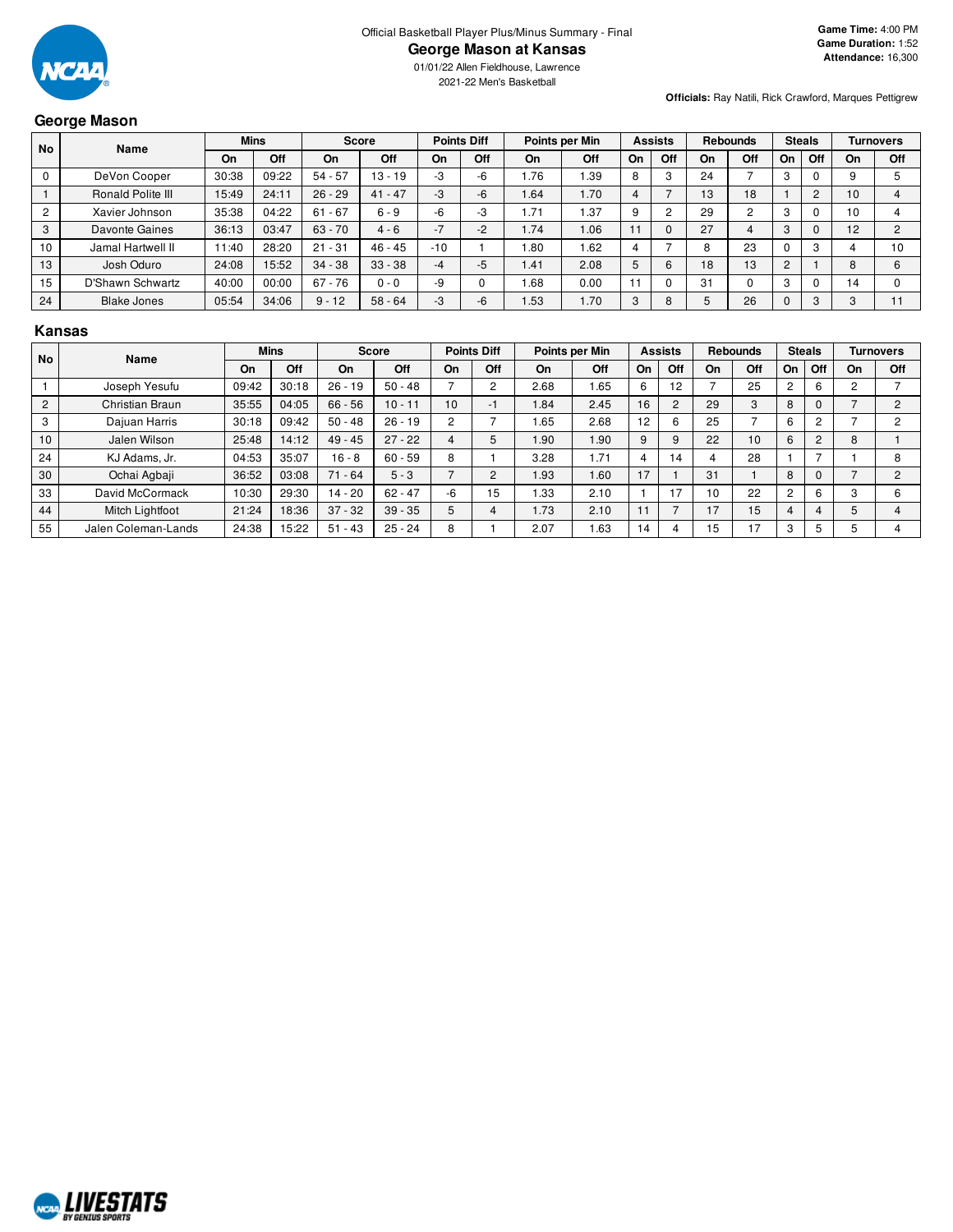

Official Basketball Shot Chart - Final **George Mason at Kansas** 01/01/22 Allen Fieldhouse, Lawrence

2021-22 Men's Basketball

**Officials:** Ray Natili, Rick Crawford, Marques Pettigrew

### Players => AllFG Types=>AllResults=>All **George Mason**



**Blow Up Chart**



| <b>O</b> Made | (N) Missed |
|---------------|------------|
|---------------|------------|

N - Player Number

| <b>George Mason</b> | M/A   | $\%$ | G |
|---------------------|-------|------|---|
| <b>Field Goals</b>  | 21/48 | 44   | P |
| 2 Points            | 10/21 | 48   |   |
| 3 Points            | 11/27 | 41   | S |
| <b>Free Throws</b>  | 14/20 | 70   | F |

| George Mason               | M/A      | %  |
|----------------------------|----------|----|
| <b>Points in the Paint</b> | 18(9/17) | 53 |
| lFast Break Points         | 3(2/3)   | 67 |
| ISecond Chance Points      | 1(1/5)   | 20 |
| <b>Effective FG%</b>       | 55       |    |

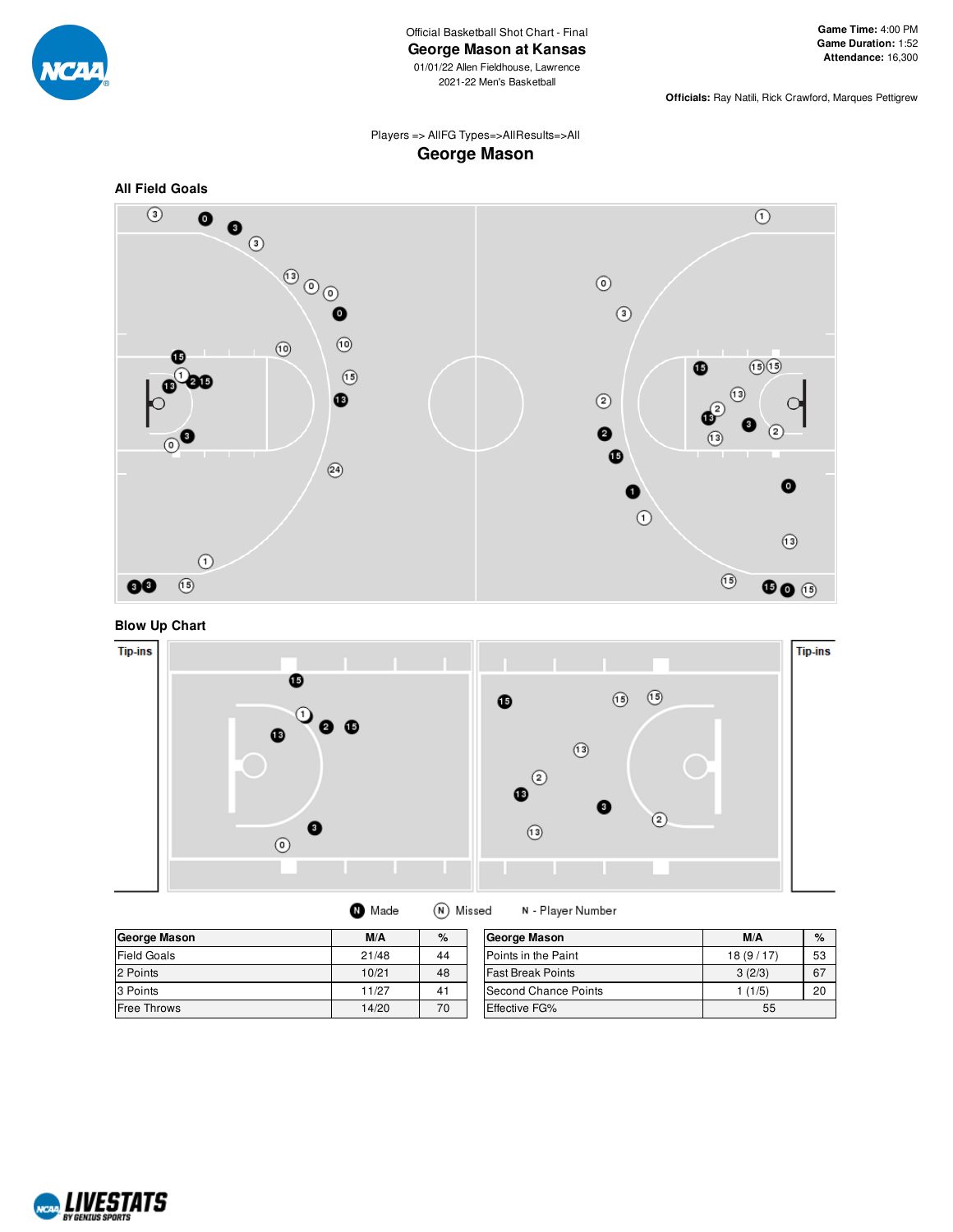

Official Basketball Shot Chart - Final

**George Mason at Kansas**

01/01/22 Allen Fieldhouse, Lawrence 2021-22 Men's Basketball

**Officials:** Ray Natili, Rick Crawford, Marques Pettigrew

### Players => AllFG Types=>AllResults=>All **Kansas**







(N) Missed **O** Made

N - Player Number

| Kansas             | M/A   | %  | Kansas                   | M/A       | $\%$ |
|--------------------|-------|----|--------------------------|-----------|------|
| <b>Field Goals</b> | 28/63 | 44 | Points in the Paint      | 32(16/31) | 52   |
| 2 Points           | 19/35 | 54 | <b>Fast Break Points</b> | 4(2/2)    | 100  |
| 3 Points           | 9/28  | 32 | Second Chance Points     | 6(3/12)   | 25   |
| <b>Free Throws</b> | 11/16 | 69 | <b>Effective FG%</b>     | 52        |      |

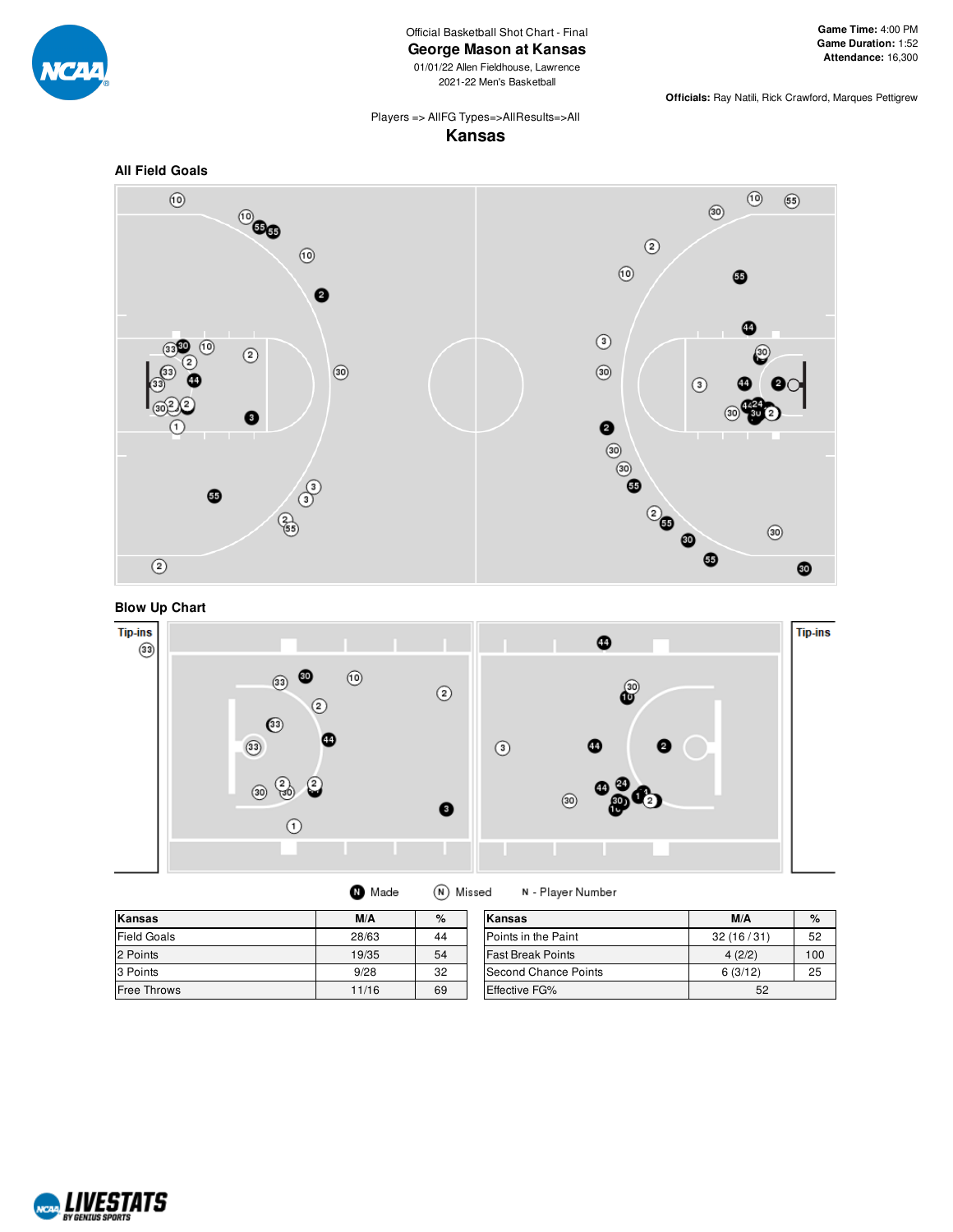

**George Mason**

Official Basketball Rotations Summary - Final

### **George Mason at Kansas**

01/01/22 Allen Fieldhouse, Lawrence 2021-22 Men's Basketball

#### **Officials:** Ray Natili, Rick Crawford, Marques Pettigrew

| Lineup                                                                        | Quarter<br>On  | <b>Time</b><br>On | Quarter<br>Off        | <b>Time</b><br>Off | Time on<br>Court | <b>Score</b> | <b>Score</b><br><b>Diff</b> |                       |             |                | <b>RebiStilToviAss</b> | <b>PPP</b> |
|-------------------------------------------------------------------------------|----------------|-------------------|-----------------------|--------------------|------------------|--------------|-----------------------------|-----------------------|-------------|----------------|------------------------|------------|
| 0- Cooper D/2- Johnson X/3- Gaines D/13- Oduro J/15- Schwartz D/              |                | 20:00             |                       | 17:34              | 02:26            | $5 - 4$      |                             | $\overline{2}$        |             |                |                        | 1.2500     |
| 0- Cooper D/2- Johnson X/3- Gaines D/15- Schwartz D/24- Jones B/              | $\mathbf{1}$   | 17:34             | $\mathbf{1}$          | 16:08              | 01:26            | $3 - 1$      | $\overline{c}$              | $\overline{2}$        | $\mathbf 0$ | $\Omega$       |                        | 1.5000     |
| 0- Cooper D/ 1- Polite III R/ 3- Gaines D/ 15- Schwartz D/ 24- Jones B/       | $\mathbf{1}$   | 16:08             | $\mathbf{1}$          | 13:54              | 02:14            | $3 - 7$      | $-4$                        | $\mathbf{1}$          | $\mathbf 0$ | 3              |                        | 0.6000     |
| 2- Johnson X/3- Gaines D/10- Hartwell II J/15- Schwartz D/24- Jones<br>B/     | $\mathbf{1}$   | 13:54             |                       | 12:33              | 01:21            | $3 - 4$      | $-1$                        | $\Omega$              | $\Omega$    | $\Omega$       |                        | 2.0833     |
| 0- Cooper D/2- Johnson X/10- Hartwell II J/15- Schwartz D/24- Jones           | $\mathbf{1}$   | 12:33             | -1                    | 11:40              | 00:53            | $0 - 0$      | $\Omega$                    | $\overline{2}$        | $\Omega$    | $\Omega$       | $\Omega$               | 0.0000     |
| 0- Cooper D/2- Johnson X/3- Gaines D/10- Hartwell II J/15- Schwartz<br>D/     | $\mathbf{1}$   | 11:40             |                       | 11:06              | 00:34            | $2 - 2$      | $\Omega$                    | $\Omega$              | $\Omega$    | $\Omega$       | $\Omega$               | 1.5152     |
| 0- Cooper D/ 1- Polite III R/ 2- Johnson X/ 3- Gaines D/ 15- Schwartz D/      | $\mathbf{1}$   | 11:06             |                       | 05:37              | 05:29            | $11 - 14$    | $-3$                        | $\overline{4}$        |             | $\overline{c}$ |                        | 1.0784     |
| 0- Cooper D/2- Johnson X/3- Gaines D/10- Hartwell II J/15- Schwartz<br>D/     | 1              | 05:37             |                       | 03:54              | 01:43            | $5-4$        |                             | 3                     | $\Omega$    |                |                        | 1.6667     |
| 2- Johnson X/3- Gaines D/10- Hartwell II J/13- Oduro J/15- Schwartz           | 1              | 03:54             | $\overline{2}$        | 20:00              | 03:54            | $5 - 12$     | $-7$                        | $\mathbf{1}$          | $\mathbf 0$ | 2              |                        | 0.7764     |
| 0- Cooper D/2- Johnson X/3- Gaines D/13- Oduro J/15- Schwartz D/              | $\overline{2}$ | 20:00             | $\overline{2}$        | 18:47              | 01:13            | $0 - 1$      | $-1$                        | $\overline{1}$        | $\mathbf 0$ | $\Omega$       | $\Omega$               | 0.0000     |
| 1- Polite III R/2- Johnson X/3- Gaines D/13- Oduro J/15- Schwartz D/          | $\overline{2}$ | 18:47             | $\overline{2}$        | 15:43              | 03:04            | $5-0$        | 5                           | 5                     | $\mathbf 0$ | $\overline{2}$ |                        | 0.8333     |
| 0- Cooper D/ 1- Polite III R/ 3- Gaines D/ 13- Oduro J/ 15- Schwartz D/       | $\overline{2}$ | 15:43             | $\overline{2}$        | 13:35              | 02:08            | $3 - 2$      | $\mathbf{1}$                | $\mathbf{1}$          | $\mathbf 0$ |                |                        | 1.0000     |
| 0- Cooper D/2- Johnson X/3- Gaines D/13- Oduro J/15- Schwartz D/              | $\mathbf{2}$   | 13:35             | $\overline{2}$        | 11:53              | 01:42            | $2 - 3$      | $-1$                        | -1                    | $\Omega$    | $\Omega$       | $\Omega$               | 1.0000     |
| 0- Cooper D/2- Johnson X/3- Gaines D/10- Hartwell II J/15- Schwartz<br>D/     | $\overline{2}$ | 11:53             | $\overline{2}$        | 09:41              | 02:12            | $6-6$        | $\Omega$                    |                       | $\Omega$    | $\Omega$       |                        | 1.5464     |
| 1- Polite III R/2- Johnson X/10- Hartwell II J/13- Oduro J/15- Schwartz<br>D/ | $\overline{2}$ | 09:41             | $\overline{2}$        | 08:38              | 01:03            | $0 - 3$      | $-3$                        |                       | $\Omega$    |                | $\Omega$               | 0.0000     |
| 0- Cooper D/ 1- Polite III R/ 2- Johnson X/ 13- Oduro J/ 15- Schwartz D/      | $\overline{2}$ | 08:38             | $\overline{2}$        | 08:38              | 00:00            | $0-0$        | $\mathbf 0$                 | $\Omega$              | $\mathbf 0$ | $\Omega$       | $\Omega$               | 0.0000     |
| 0- Cooper D/2- Johnson X/3- Gaines D/13- Oduro J/15- Schwartz D/              | $\overline{2}$ | 08:38             | $\overline{2}$        | 04:36              | 04:02            | $4 - 3$      | $\mathbf{1}$                | 3                     | $\mathbf 0$ | $\Omega$       |                        | 0.8197     |
| 0- Cooper D/ 1- Polite III R/ 2- Johnson X/ 13- Oduro J/ 15- Schwartz D/      | $\mathbf{2}$   | 04:36             | $\mathbf{2}^{\prime}$ | 02:45              | 01:51            | $4 - 3$      |                             |                       | $\mathsf 0$ |                | $\Omega$               | 1.3889     |
| 0- Cooper D/2- Johnson X/3- Gaines D/13- Oduro J/15- Schwartz D/              | $\overline{2}$ | 02:45             | $\overline{2}$        | 00:00              | 02:45            | $6 - 7$      | $-1$                        | $\mathbf{2}^{\prime}$ |             | $\mathbf 0$    | $\Omega$               | 1.0417     |

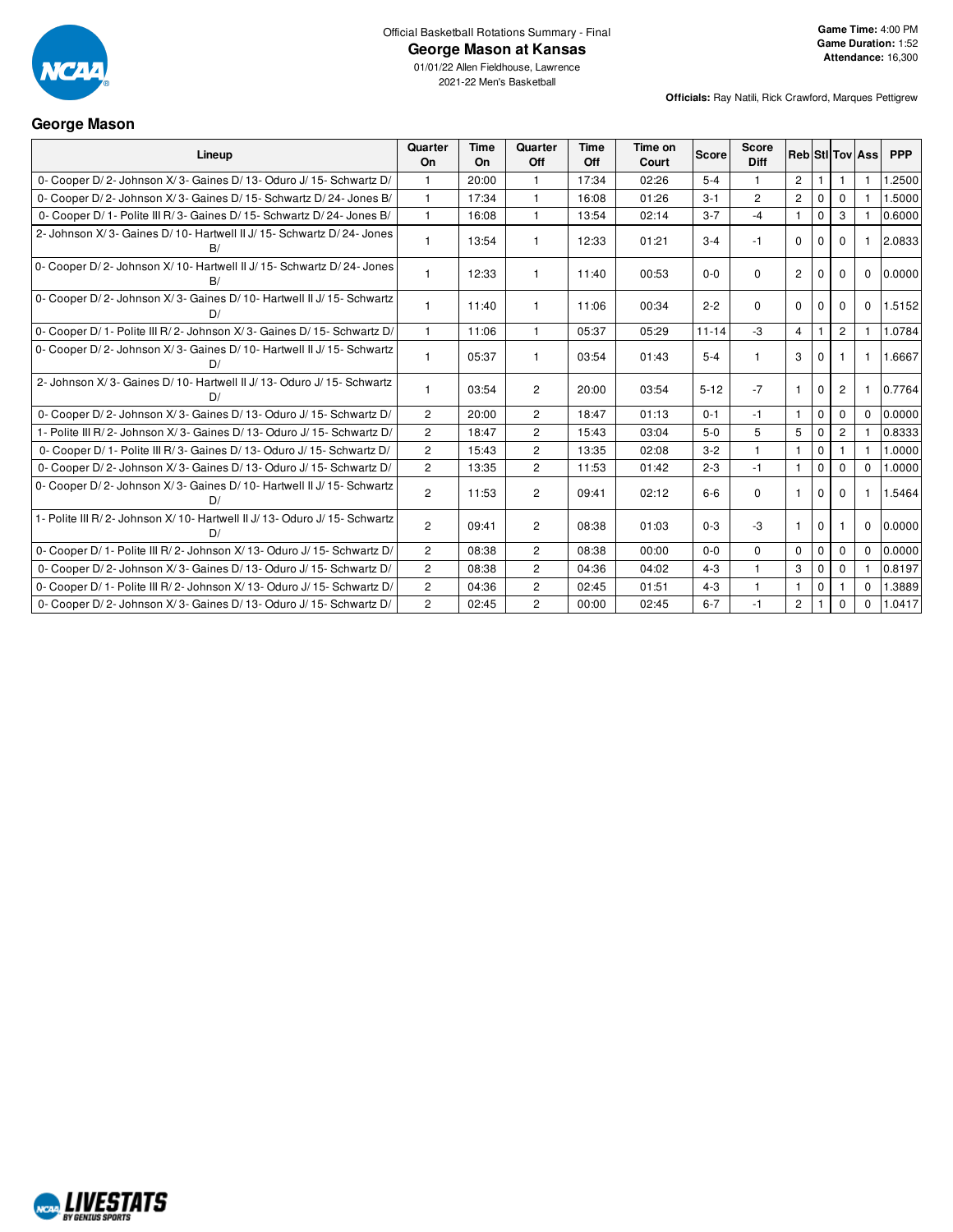

### **George Mason at Kansas**

01/01/22 Allen Fieldhouse, Lawrence 2021-22 Men's Basketball

**Officials:** Ray Natili, Rick Crawford, Marques Pettigrew

### **Kansas**

| Lineup                                                                             | Quarter<br>On  | <b>Time</b><br><b>On</b> | Quarter<br>Off | <b>Time</b><br>Off | Time on<br>Court | <b>Score</b> | <b>Score</b><br>Diff | Reb Stl Tov Ass |                |                |                | <b>PPP</b> |
|------------------------------------------------------------------------------------|----------------|--------------------------|----------------|--------------------|------------------|--------------|----------------------|-----------------|----------------|----------------|----------------|------------|
| 2- Braun C/3- Harris D/10- Wilson J/30- Agbaii O/33- McCormack D/                  | $\mathbf{1}$   | 20:00                    | $\mathbf{1}$   | 16:08              | 03:52            | $5 - 8$      | $-3$                 | $\overline{2}$  | $\mathbf 0$    |                | $\Omega$       | 0.7267     |
| 2- Braun C/3- Harris D/10- Wilson J/30- Agbaji O/44- Lightfoot M/                  | $\mathbf{1}$   | 16:08                    | $\mathbf{1}$   | 13:54              | 02:14            | $7 - 3$      | $\overline{4}$       | $\mathbf{1}$    | $\overline{c}$ | $\Omega$       | 3              | 1.7500     |
| 2- Braun C/3- Harris D/30- Agbaji O/44- Lightfoot M/55- Coleman-Lands<br>J/        | $\mathbf{1}$   | 13:54                    | $\mathbf{1}$   | 11:40              | 02:14            | $4 - 3$      | 1                    | $\overline{2}$  | $\Omega$       | $\Omega$       | $\overline{2}$ | 1.0000     |
| 2- Braun C/3- Harris D/10- Wilson J/30- Agbaji O/33- McCormack D/                  | $\mathbf{1}$   | 11:40                    | $\mathbf{1}$   | 11:40              | 00:00            | $0-0$        | $\Omega$             | $\mathbf 0$     | $\mathbf 0$    | $\mathbf 0$    | $\Omega$       | 0.0000     |
| 2- Braun C/3- Harris D/10- Wilson J/33- McCormack D/55- Coleman-<br>Lands J/       | $\mathbf{1}$   | 11:40                    | $\mathbf{1}$   | 11:06              | 00:34            | $2 - 2$      | $\Omega$             | $\Omega$        | $\mathbf{0}$   | $\Omega$       | $\Omega$       | 2.0000     |
| 1- Yesufu J/2- Braun C/10- Wilson J/33- McCormack D/55- Coleman-<br>Lands J/       | $\mathbf{1}$   | 11:06                    | $\mathbf{1}$   | 10:02              | 01:04            | $3 - 1$      | $\overline{c}$       | $\Omega$        | $\Omega$       | $\Omega$       | $\mathbf{1}$   | 1.5000     |
| 1- Yesufu J/ 10- Wilson J/ 30- Agbaji O/ 33- McCormack D/ 55- Coleman-<br>Lands J/ | $\mathbf{1}$   | 10:02                    | $\mathbf{1}$   | 09:19              | 00:43            | $3 - 4$      | $-1$                 | $\mathbf{1}$    | $\mathbf 0$    | $\mathbf 0$    | $\mathbf 0$    | 1.5957     |
| 1- Yesufu J/ 10- Wilson J/ 30- Agbaji O/ 44- Lightfoot M/ 55- Coleman-<br>Lands J/ | $\mathbf{1}$   | 09:19                    | $\mathbf{1}$   | 08:22              | 00:57            | $1 - 4$      | $-3$                 | $\mathbf{1}$    | $\mathbf{0}$   | $\overline{c}$ | $\Omega$       | 0.4098     |
| 1- Yesufu J/2- Braun C/10- Wilson J/30- Agbaji O/44- Lightfoot M/                  | $\mathbf{1}$   | 08:22                    | $\mathbf{1}$   | 07:07              | 01:15            | $2 - 0$      | $\overline{2}$       | 3               | $\mathbf 0$    | $\Omega$       | $\Omega$       | 1.0000     |
| 1- Yesufu J/2- Braun C/10- Wilson J/30- Agbaii O/55- Coleman-Lands J/              | $\mathbf{1}$   | 07:07                    | $\mathbf{1}$   | 03:54              | 03:13            | $9 - 7$      | $\overline{2}$       | $\mathbf{1}$    |                | $\Omega$       | $\overline{c}$ | 1.5000     |
| 2- Braun C/3- Harris D/24- Adams, Jr. K/30- Agbaji O/55- Coleman-<br>Lands $J/$    | $\mathbf{1}$   | 03:54                    | $\mathbf{1}$   | 00:05              | 03:49            | $10-5$       | 5                    | 3               | $\Omega$       |                | 3              | 1.6667     |
| 1- Yesufu J/2- Braun C/24- Adams, Jr. K/30- Agbaji O/55- Coleman-<br>Lands J/      | $\mathbf{1}$   | 00:05                    | $\overline{2}$ | 20:00              | 00:05            | $2 - 0$      | $\overline{c}$       | $\mathbf 0$     | $\mathbf{1}$   | $\mathbf 0$    | $\mathbf{1}$   | 2.0000     |
| 2- Braun C/3- Harris D/10- Wilson J/30- Agbaji O/33- McCormack D/                  | $\overline{2}$ | 20:00                    | $\overline{2}$ | 15:43              | 04:17            | $1-5$        | $-4$                 | $\overline{7}$  | $\overline{c}$ | $\overline{2}$ | $\Omega$       | 0.1269     |
| 2- Braun C/3- Harris D/30- Agbaji O/44- Lightfoot M/55- Coleman-Lands              | $\overline{c}$ | 15:43                    | $\overline{2}$ | 09:41              | 06:02            | $11 - 11$    | $\Omega$             | 3               |                | $\Omega$       | 3              | 1.2387     |
| 3- Harris D/ 10- Wilson J/ 30- Agbaji O/ 44- Lightfoot M/ 55- Coleman-<br>Lands J/ | $\overline{2}$ | 09:41                    | $\overline{2}$ | 09:41              | 00:00            | $0 - 0$      | 0                    | $\mathbf 0$     | $\mathbf 0$    | $\mathbf 0$    | $\mathbf 0$    | 0.0000     |
| 1- Yesufu J/ 10- Wilson J/ 30- Agbaji O/ 44- Lightfoot M/ 55- Coleman-<br>Lands J/ | $\overline{2}$ | 09:41                    | $\overline{2}$ | 07:16              | 02:25            | $6-3$        | 3                    | $\mathbf{1}$    | $\mathbf{0}$   | $\mathbf 0$    | $\overline{c}$ | 2.0000     |
| 2- Braun C/3- Harris D/10- Wilson J/44- Lightfoot M/55- Coleman-Lands<br>J/        | $\overline{2}$ | 07:16                    | $\overline{2}$ | 05:46              | 01:30            | $0 - 0$      | $\Omega$             | $\mathbf{1}$    | $\Omega$       | $\overline{2}$ | $\Omega$       | 0.0000     |
| 2- Braun C/3- Harris D/30- Agbaji O/44- Lightfoot M/55- Coleman-Lands<br>J/        | $\overline{2}$ | 05:46                    | $\overline{c}$ | 03:44              | 02:02            | $0 - 3$      | $-3$                 | $\overline{2}$  | $\Omega$       | $\Omega$       | $\Omega$       | 0.0000     |
| 2- Braun C/3- Harris D/10- Wilson J/30- Agbaji O/44- Lightfoot M/                  | $\overline{c}$ | 03:44                    | $\overline{2}$ | 00:58              | 02:45            | $6-5$        | $\mathbf{1}$         | 3               |                | 1              | $\mathbf{1}$   | 1.3514     |
| 2- Braun C/3- Harris D/10- Wilson J/24- Adams, Jr. K/30- Agbaji O/                 | $\overline{2}$ | 00:58                    | $\overline{2}$ | 00:00              | 00:59            | $4 - 3$      | $\mathbf{1}$         | $\mathbf{1}$    | $\mathbf 0$    | $\Omega$       | $\Omega$       | 1.4493     |

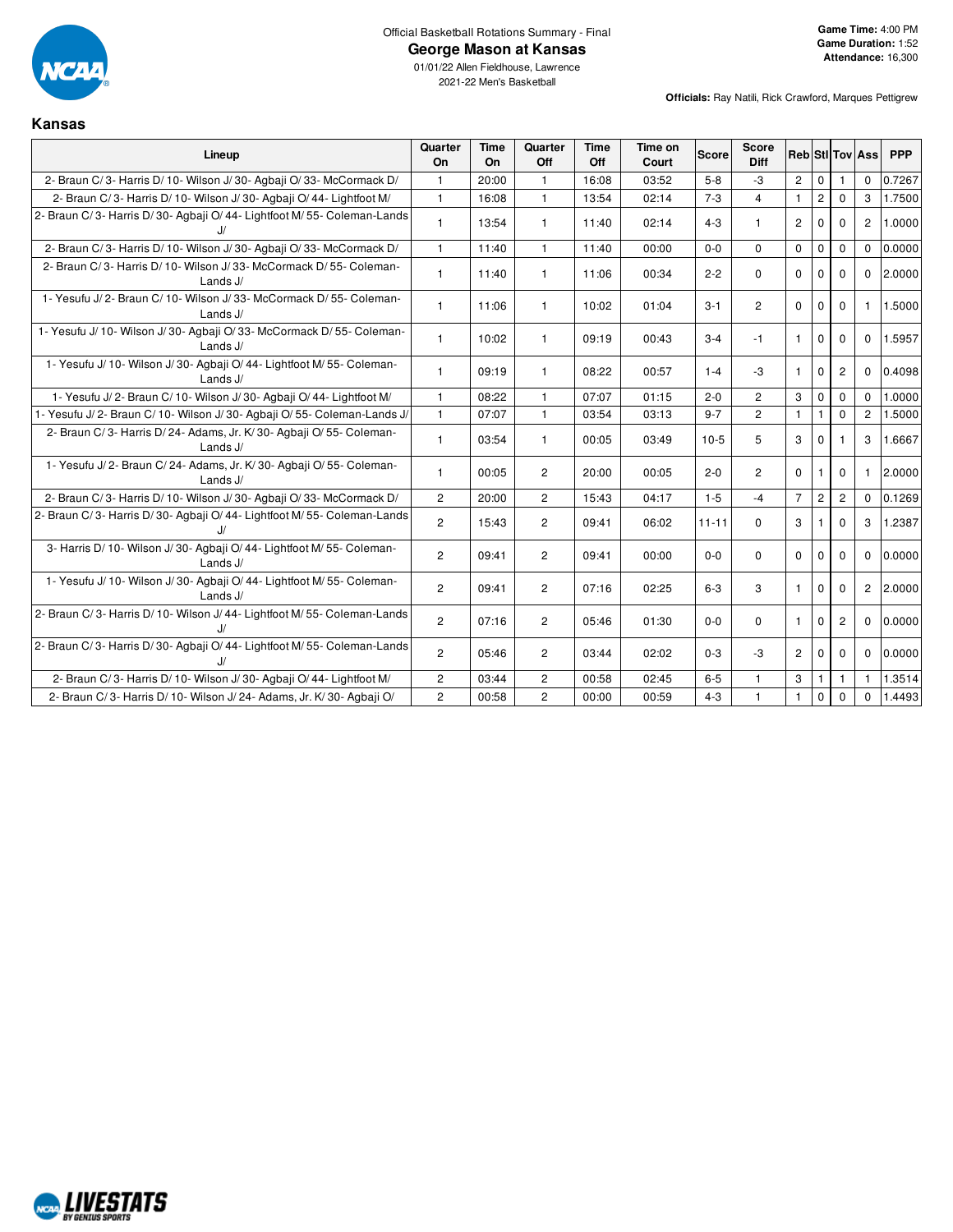

01/01/22 Allen Fieldhouse, Lawrence 2021-22 Men's Basketball

**Officials:** Ray Natili, Rick Crawford, Marques Pettigrew

### **George Mason**

| Lineup                                                                     | Time  | <b>Score</b> | <b>Score Diff</b> | Pts/Min | <b>Reb</b>     | Stil     | Tov            | Ass      | <b>PPP</b> |
|----------------------------------------------------------------------------|-------|--------------|-------------------|---------|----------------|----------|----------------|----------|------------|
| 0- Cooper D/2- Johnson X/3- Gaines D/13- Oduro J/15- Schwartz D/           | 12:08 | $17-18$      | -1                | 1.4011  | 9              |          |                | 2        | 0.9637     |
| 0- Cooper D/1- Polite III R/2- Johnson X/3- Gaines D/15- Schwartz D/       | 05:29 | $11 - 14$    | -3                | 2.0061  | 4              |          | $\overline{2}$ |          | 1.0784     |
| 0- Cooper D/2- Johnson X/3- Gaines D/10- Hartwell II J/15- Schwartz D/     | 04:29 | $13 - 12$    |                   | 2.8996  | 4              |          |                | 2        | 1.5854     |
| 2- Johnson X/3- Gaines D/10- Hartwell II J/13- Oduro J/15- Schwartz D/     | 03:54 | $5 - 12$     | $-7$              | 1.2821  |                | $\Omega$ | $\overline{c}$ |          | 0.7764     |
| 1- Polite III R/2- Johnson X/3- Gaines D/13- Oduro J/15- Schwartz D/       | 03:04 | $5-0$        | 5                 | 1.6304  | 5              |          | $\mathcal{P}$  |          | 0.8333     |
| 0- Cooper D/1- Polite III R/3- Gaines D/15- Schwartz D/24- Jones B/        | 02:14 | $3 - 7$      | -4                | 1.3433  |                |          | 3              |          | 0.6000     |
| 0- Cooper D/ 1- Polite III R/ 3- Gaines D/ 13- Oduro J/ 15- Schwartz D/    | 02:08 | $3-2$        |                   | 1.4063  |                | $\Omega$ |                |          | 1.0000     |
| 0- Cooper D/1- Polite III R/2- Johnson X/13- Oduro J/15- Schwartz D/       | 01:51 | $4 - 3$      |                   | 2.1622  |                | $\Omega$ |                |          | 1.3889     |
| 0- Cooper D/2- Johnson X/3- Gaines D/15- Schwartz D/24- Jones B/           | 01:26 | $3 - 1$      | 2                 | 2.0930  | $\overline{2}$ |          | 0              |          | 1.5000     |
| 2- Johnson X/3- Gaines D/10- Hartwell II J/15- Schwartz D/24- Jones B/     | 01:21 | $3 - 4$      | -1                | 2.2222  | $\Omega$       |          | 0              |          | 2.0833     |
| 1- Polite III R/2- Johnson X/10- Hartwell II J/13- Oduro J/15- Schwartz D/ | 01:03 | $0 - 3$      | -3                | 0.0000  |                |          |                | $\Omega$ | 0.0000     |
| 0- Cooper D/2- Johnson X/10- Hartwell II J/15- Schwartz D/24- Jones B/     | 00:53 | $0 - 0$      | 0                 | 0.0000  | $\overline{2}$ |          |                |          | 0.0000     |